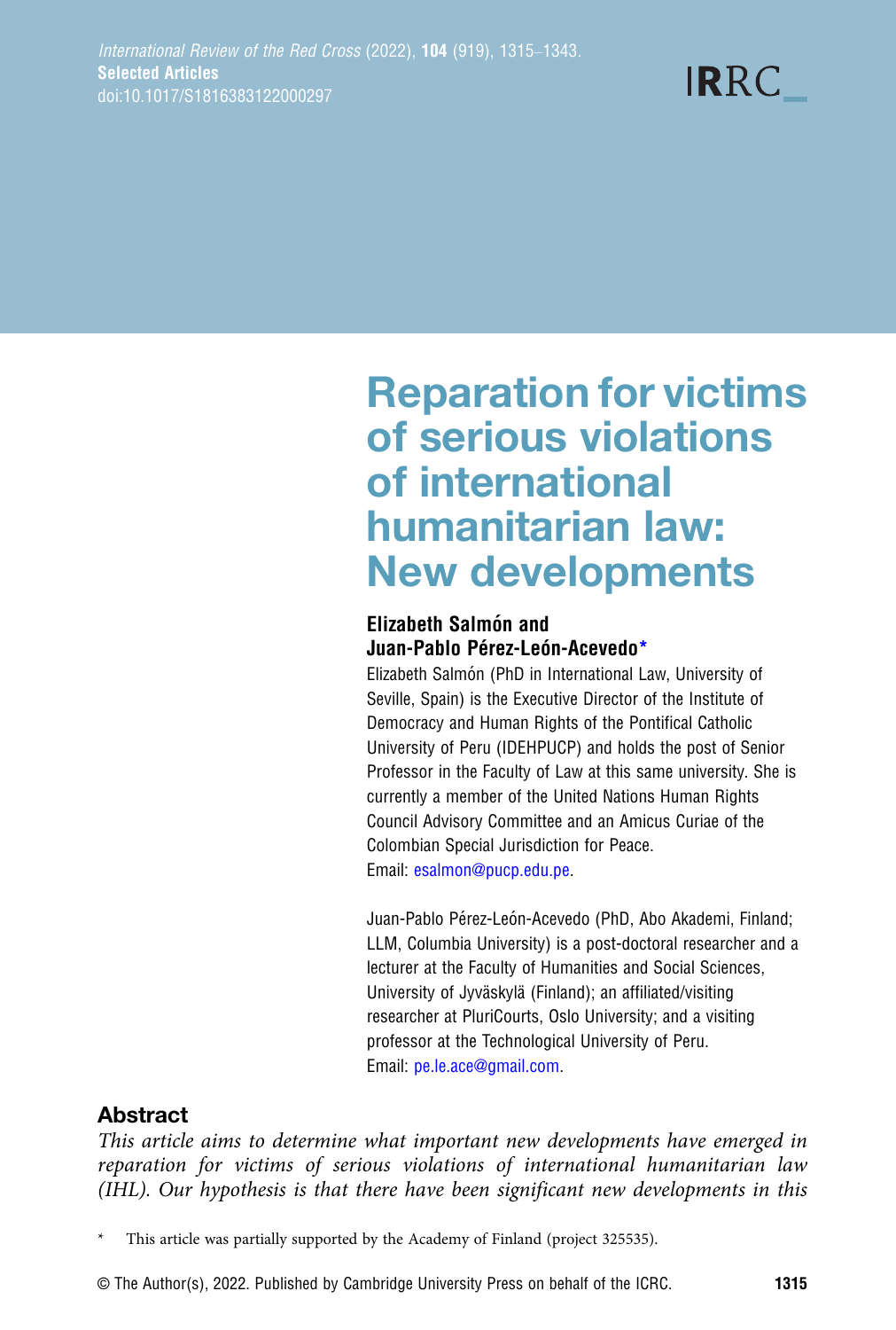area of particular relevance to IHL and that reparation for victims of serious violations of IHL is increasingly being incorporated into this body of law as one of its key components. It is submitted that the following developments are evidence of this gradual transformation of IHL: (i) broad recognition of the right of victims of serious violations of IHL to reparation; (ii) extension of the scope of the obligation to provide reparation under IHL to include non-State armed groups and individuals as well as States; (iii) the existence of innovative domestic reparation mechanisms complemented or supervised by regional courts, as evidenced by experiences in Latin America; and (iv) the reparation system of the International Criminal Court as a global mechanism.

Keywords: international humanitarian law, reparation, victims, serious violations, new developments.

**Barbara** 

## Introduction

Breaches of international obligations under international humanitarian law (IHL) entail international State responsibility and individual criminal responsibility.<sup>1</sup> Furthermore, as obligations arising from IHL, such as those set out in Article 3 common to the four Geneva Conventions (non-international armed conflicts; NIACs), refer to "Parties to the conflict", IHL links armed groups involved in hostilities to other groups or a State.<sup>2</sup> This means that non-State armed groups must also undertake to comply with IHL.3

It is widely recognized that States are required to provide reparation when they are responsible for violations of the rules of international law, as has been consistently held in international case law.4 The Draft Articles on Responsibility of States for Internationally Wrongful Acts, adopted by the International Law Commission (ILC Draft Articles), seek to formulate, by way of codification and progressive development, the basic rules of international law concerning the responsibility of States for their internationally wrongful acts and the ensuing legal consequences, in particular, content on reparation for the harm caused by such acts.<sup>5</sup> Article 31 establishes the principle of full reparation according to which a State bearing responsibility for an internationally wrongful act is under

1 See Marco Sassòli, International Humanitarian Law, Edward Elgar Publishing, Cheltenham, 2019, pp. 84–5 and 150–1.

- 3 See M. Sassòli, above note 1, pp. 196–7; Marco Sassòli and Yuval Shany, "Should the Obligations of States and Armed Groups Under International Humanitarian Law Really be Equal?", International Review of the Red Cross, Vol. 93, No. 882, 2011.
- 4 For example, Permanent Court of International Justice, Factory at Chorzów (Germany v. Poland), Series A, No. 17, Judgment (Merits), 13 September 1928, p. 29; ICJ, Armed Activities on the Territory of the Congo (Democratic Republic of the Congo v. Uganda), Judgment, 19 December 2005, para. 259.
- 5 ILC, Draft Articles on Responsibility of States for Internationally Wrongful Acts, with Commentaries, 2001, p. 31.

<sup>2</sup> Special Court for Sierra Leone, Prosecutor v. Sam Hinga Norman, SCSL-2004-14-AR72(E), Decision on Preliminary Motion Based on Lack of Jurisdiction, 31 May 2004, para. 22.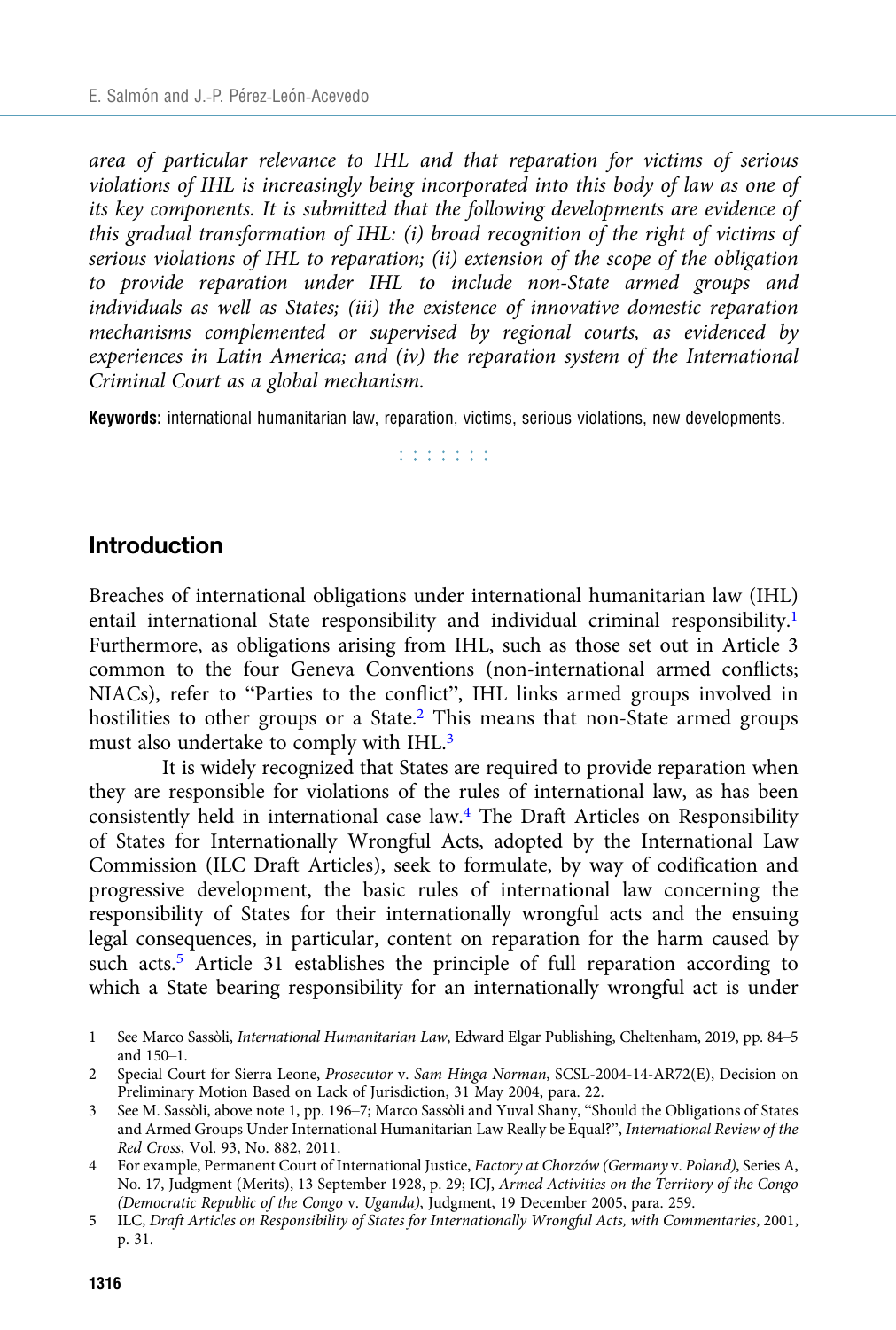an obligation to make full reparation for any material and moral damage caused by that act.6 There are, however, ongoing debates about the role of reparation in addressing the consequences of armed conflicts. These debates involve contestation about moral values, different conceptions of justice and approaches to international law.<sup>7</sup>

The article's main research question focuses on determining what important new developments there have been with respect to reparation for victims of serious violations of IHL and examining some of them. Our hypothesis is that there have been significant new developments in reparation for victims of atrocities that are part of or specific or relevant to IHL. Increasingly, IHL is incorporating reparation for victims of serious violations of IHL as one of its core components, adding an important reparative purpose to its more traditional and better-known preventive and punitive purposes. These recent developments are evidence of a gradual transformation of IHL. They include: (i) broad recognition of the right of victims of serious violations of IHL to reparation; (ii) the consideration of subjects of IHL other than States, such as non-State armed groups and individuals, as parties required to provide reparation; (iii) the consolidation of innovative domestic reparation mechanisms complemented or supervised by regional courts, as evidenced by experiences in Latin America; and (iv) the International Criminal Court (ICC) reparation system as a global mechanism with jurisdiction over reparation for victims of serious violations of IHL, as emerging practice shows.

This article seeks to fill some of the gaps in the literature. The issue of reparation for the victims of atrocities has mainly or traditionally been examined from the perspective of international human rights law (IHRL). Among other authors, Sandoval holds that IHL "has not evolved at the same pace as international human rights law".<sup>8</sup> Furthermore, academic articles or individual chapters on reparation in IHL tend to focus almost exclusively on a very specific aspect or a particular institution, largely ignoring other aspects. This article, in contrast, looks at a selection of important recent developments in reparation for victims of serious violations of IHL and aims to provide a more comprehensive analysis, albeit with an emphasis on certain aspects.

The article is divided into three parts. The first analyses the basis for reparation for victims of serious violations of IHL and some current developments in this regard. It examines the shaky start to the development of the obligation to provide reparation under IHL and current thinking on the subjective right of the victims of serious violations of IHL to reparation. It

<sup>6</sup> Report of the International Law Commission on the work of its fifty-third session, 23 April–1 June and 2 July–10 August 2001, Official Records of the General Assembly, Fifty-sixth session, Supplement No.10, UN Doc. A/56/10, 2001.

<sup>7</sup> Christian Marxsen, "Unpacking the International Law on Reparation for Victims of Armed Conflict", in Christian Marxsen and Anne Peters (eds), Reparation for Victims of Armed Conflict, Max Planck Institute for Comparative Public Law and International Law (MPIL) Research Paper No. 2018-19, Heidelberg, 2018, p. 3.

<sup>8</sup> Clara Sandoval, "The Legal Standing and Significance of the Basic Principles and Guidelines on the Right to a Remedy and Reparation", in C. Marxsen and A. Peters, ibid., p. 45.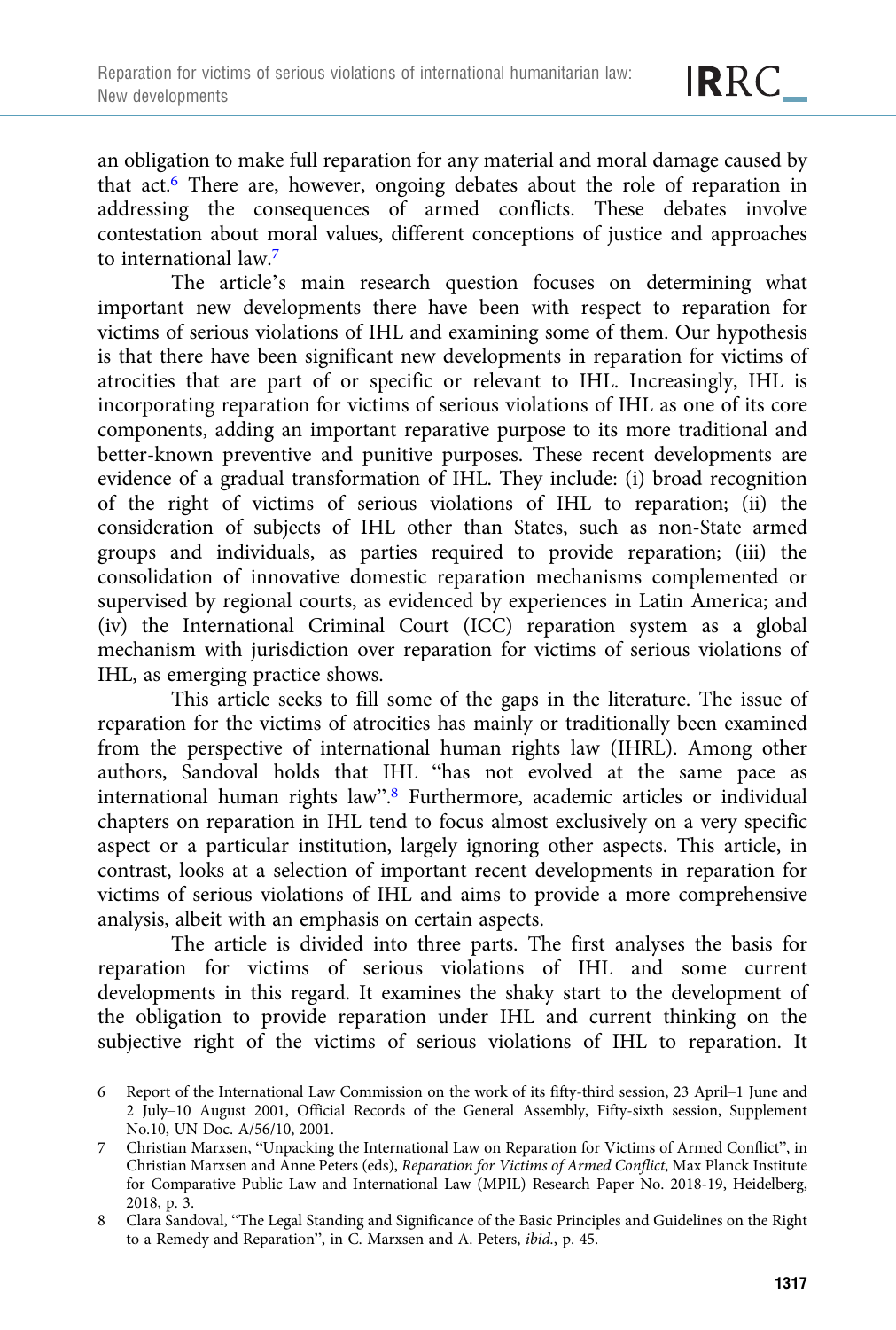provides an overall analytical mapping of the relevant sources of law, mechanisms and subjects of law relating to reparation for victims of armed conflict. The second part looks at experiences involving reparation for victims of armed conflict in Latin America. The countries examined are Colombia, whose experience is analysed in greater depth, as well as Peru, Guatemala and El Salvador. The analysis mainly focuses on domestic reparation programmes, reparation provided by non-State armed groups and the case law of the Inter-American Court of Human Rights (I/A Court HR) on reparation relating to these countries. The third part addresses reparation for victims of serious violations of IHL and the ICC. It takes a look at the reasons that justify that the ICC has a reparation system and examines its limitations, with an emphasis on IHL-related content. This is followed by discussion of the extent to which this system provides procedural and substantive justice for victims of serious violations of IHL.

## Reparation in IHL: Basis and developments

The development of the notion of reparation within the normative and practical framework of IHL, centred on repairing harm caused in international armed conflicts (IACs), got off to a shaky start. In IHL, individuals were intuitively considered beneficiaries but not holders of rights. They were considered objects of protection but not actual subjects of IHL. Relevant treaty-based IHL provisions on reparation are Article 3 of Hague Convention IV of 1907 respecting the Laws and Customs of War on Land and Article 91 of the Protocol Additional to the Geneva Conventions of 1949 and relating to the Protection of Victims of IACs of 1977 (Additional Protocol I).

Article 3 of Hague Convention IV provides that a "belligerent party which violates the provisions of the said Regulations shall, if the case demands, be liable to pay compensation". According to Article 91 of Additional Protocol I, parties to a conflict shall be "liable to pay compensation" for violations of the Geneva Conventions and Additional Protocol I. The commentary of the International Committee of the Red Cross (ICRC) on this article states that this obligation applies to all parties to an armed conflict and that those entitled to compensation will normally be parties to the conflict or their nationals.<sup>9</sup> Article 38 of the Second Protocol of the Hague Convention of 1954 for the Protection of Cultural Property in the Event of Armed Conflict provides that individual criminal responsibility does not affect the responsibility of States "including the duty to provide reparation".

Traditionally, these IHL treaty provisions were interpreted as giving rise to obligations between States, the fulfilment of which was owed only to other States parties in armed conflicts. It was only after IHL ventured beyond the inter-State/ State sphere, increasing the focus on people in a "humanization" process, that

<sup>9</sup> Yves Sandoz, Christophe Swinarski and Bruno Zimmermann (eds), Commentary on the Additional Protocols, ICRC, Geneva, 1987, paras 3652 and 3656.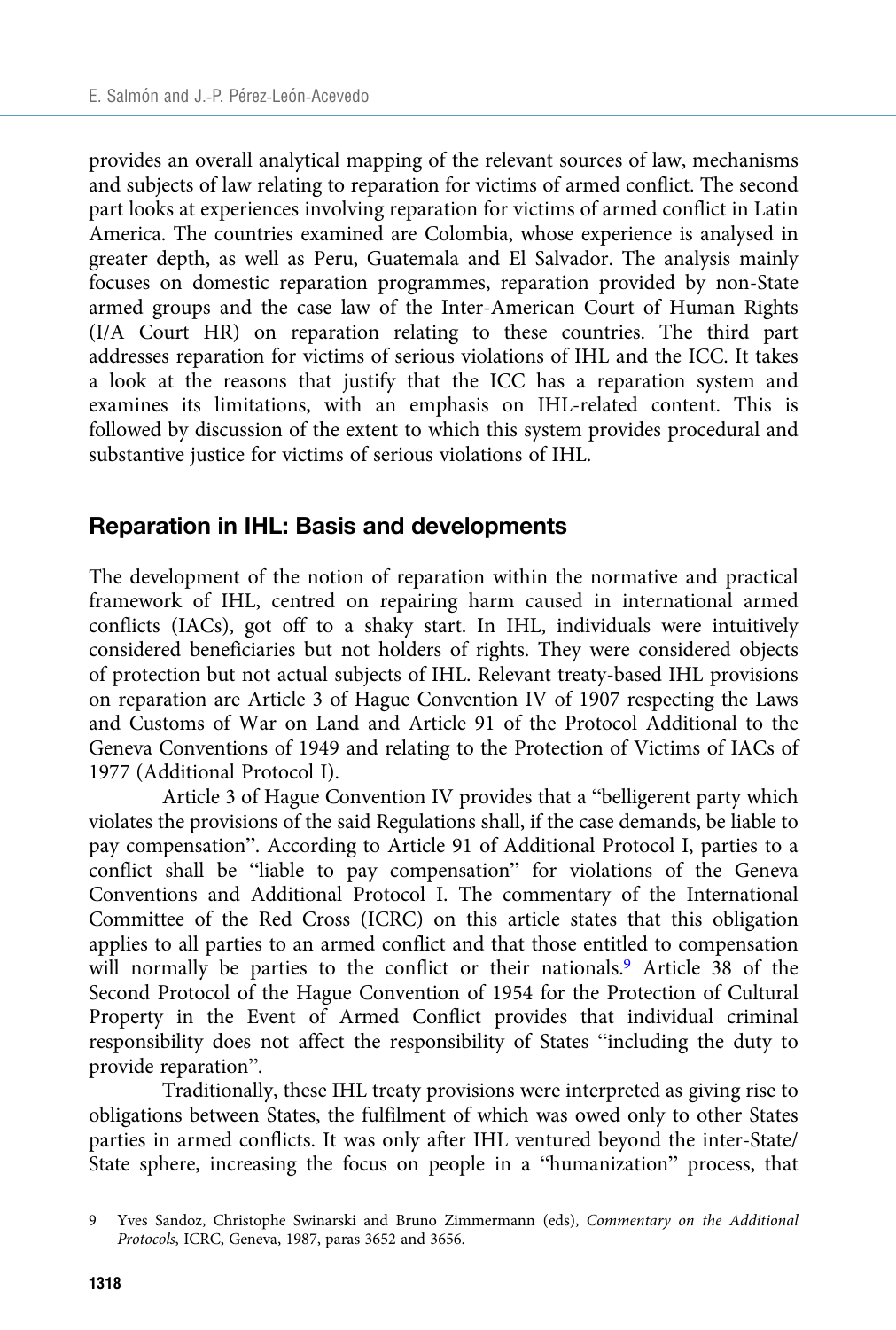experts have considered that IHL can recognize the rights of individuals.10 The ICRC Commentary on Article 91 of Additional Protocol I clearly confirms this, observing that "since 1945 a tendency has emerged to recognize the exercise of rights by individuals".<sup>11</sup> There is, as yet, no provision like Article 91 in treaty law applicable to NIACs that establishes an obligation for all parties to such conflicts to provide reparation. However, Rule 139 of customary IHL applicable in both IACs and NIACs stipulates that "[e]ach party to the conflict must respect and ensure respect for international humanitarian law". Furthermore, the ICRC recognizes in Rule 150 of customary IHL that practice indicates that non-State armed groups are required to provide reparation for harm caused by violations.<sup>12</sup>

The reason behind this State-centric approach was that most IHL treaty provisions expressly stipulate State obligations and do not clothe them in the language of rights. However, as Peters observes, there are numerous precepts and prohibitions in IHL treaties that require not only the protection of individuals but also expressly refer to "rights", "liberty", "claims", "entitlements" and "guarantees" in relation to individuals.<sup>13</sup> Other noteworthy provisions are the non-renunciation of rights stipulated in Article 7 of the Third Geneva Convention and Article 8 of the Fourth Geneva Convention, the ban on scientific experiments in Article 11 of Additional Protocol I and the prohibition on special agreements that affect protected persons and safeguard clauses on most favourable treatment in Article 6 of the First, Second and Third Geneva Conventions and Article 7 of the Fourth Geneva Convention.

In sum, the wording of IHL provisions is mixed, making the textual analysis inconclusive.<sup>14</sup> However, the preparatory work and the telos of the Geneva Conventions would suggest that the possibility of individual rights under IHL should be considered more seriously.15 This problem is not resolved by the ILC Draft Articles. While Article 33(2) establishes that direct obligations towards individuals can exist, especially regarding human rights violations and other breaches of international law where the primary beneficiary of reparation is not a State,<sup>16</sup> it also specifies that such direct obligations towards individuals exceed the scope of the Draft Articles, which should not affect these obligations.<sup>17</sup>

In any event, the ICC is now established, through its recent practice, as a global mechanism where victims of serious violations of IHL can exercise their right to reparation. The ICC and hybrid criminal courts, such as the Extraordinary

<sup>10</sup> See, for example, ibid., para. 3657; Theodor Meron, "The Humanization of Humanitarian Law", American Journal of International Law, Vol. 94, No. 2, 2000; Lawrence Hill-Cawthorne, "Rights under International Humanitarian Law", European Journal of International Law, Vol. 28, No. 4, 2017.

<sup>11</sup> Y. Sandoz, C. Swinarski and B. Zimmermann, above note 9, para. 3657.

<sup>12</sup> Jean-Marie Henckaerts and Louise Doswald-Beck (eds), Customary International Humanitarian Law, Vol. 1: Rules, Cambridge University Press, Cambridge, 2005, p. 549.

<sup>13</sup> Anne Peters, "Rights to Reparation as a Consequence of Direct Rights under International Humanitarian Law", in C. Marxsen and A. Peters, above note 7, p. 29.

<sup>14</sup> Ibid.

<sup>15</sup> Ibid., pp. 29–30.

<sup>16</sup> ILC, above note 5, p. 87.

<sup>17</sup> Ibid.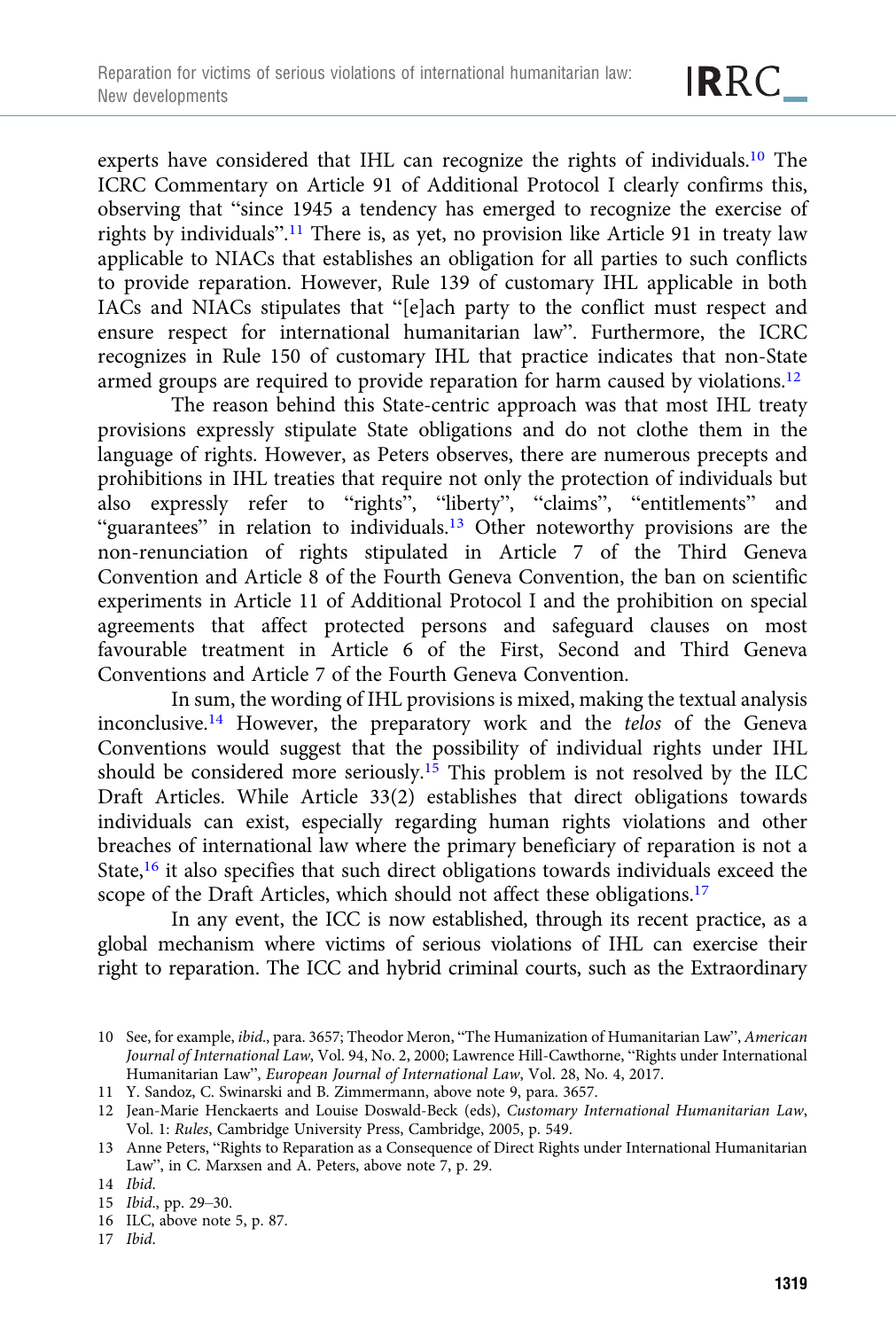Chambers in the Courts of Cambodia (ECCC), determine individual criminal responsibility for serious violations of IHL which constitute war crimes.18 In these courts, the victims of such violations and other atrocities committed during armed conflict can claim and receive reparation ordered against convicted individuals.19 The ICC reparation system is examined later.

Some contemporary international instruments also include provisions on reparation for victims. For example, the Rome Statute of the ICC (Article 75), the 2006 International Convention for the Protection of all Persons from Enforced Disappearance (Article 24(4)) and the 2019 ILC Draft Articles on Prevention and Punishment of Crimes Against Humanity (Article  $12(3)$ )<sup>20</sup> are part of the growing trend towards the identification of an individual's right to reparation for serious violations of IHL and other atrocities committed during armed conflict.

Some regional systems, the I/A Court HR in particular, have recognized that the injured party has a subjective right to reparation.<sup>21</sup> This court understands reparation in subjective terms and has always taken Article 63(1) of the American Convention on Human Rights (ACHR) seriously.22 In this vein, the I/A Court HR has developed an independent reparation system which, along with national transitional justice experiences, has served as a model for the ICC in interpreting Article 75 ("Reparations to victims") of its Statute.<sup>23</sup>

The I/A Court HR and the European Court of Human Rights do not have the power to determine the international responsibility of States for serious violations of IHL or, strictly speaking, order them to provide reparation to victims of such violations. However, these courts have relied on sources of IHL for interpretation purposes<sup>24</sup> and, on this basis, awarded reparation to victims of armed conflict. I/A Court HR's practice, which is examined below, illustrates this. The African Court on Human and People's Rights also has the power, subject to certain jurisdictional requirements, to order reparation for victims of serious violations of IHL.25

The International Court of Justice (ICJ) can order reparation for serious violations of IHL in an inter-State case in favour of the complainant State where the victims of such violations should be the ultimate beneficiaries of the reparation award.26 This would suggest that, under the recent ICJ's judgment on

- 24 Françoise J. Hampson, "The Relationship Between International Humanitarian Law and Human Rights Law from the Perspective of a Human Rights Treaty Body", International Review of the Red Cross, Vol. 90, No. 871, 2008.
- 25 Protocol to the African Charter on Human and People's Rights, Art. 3(1).
- 26 See ICJ, Ahmadou Sadio Diallo (Guinea v. Democratic Republic of the Congo), Compensation, Separate Opinion of Judge Cançado-Trindade, 19 June 2012, para. 100; ICJ, Armed Activities on the Territory of the Congo (Democratic Republic of the Congo v. Uganda), Order of 6 December 2016, Separate Opinion of Judge Cançado-Trindade, paras 24–7.

<sup>18</sup> Rome Statute of the ICC, Art. 8; Law on the Establishment of the ECCC, Arts 6–7.

<sup>19</sup> Rome Statute of the ICC, Art. 75; ECCC Internal Rules, Rules 23–23 quinquies.

<sup>20</sup> Fourth Report on Crimes Against Humanity by Sean D. Murphy, Special Rapporteur, UN Doc. A/CN.4/ 725, 18 February 2019.

<sup>21</sup> Ludovic Hennebel and Hélène Tigroudja, Traité de droit international des droits de l'homme, 2nd ed., Pedone, Paris, 2018, p. 1386.

<sup>22</sup> Ibid., p. 1441.

<sup>23</sup> Ibid.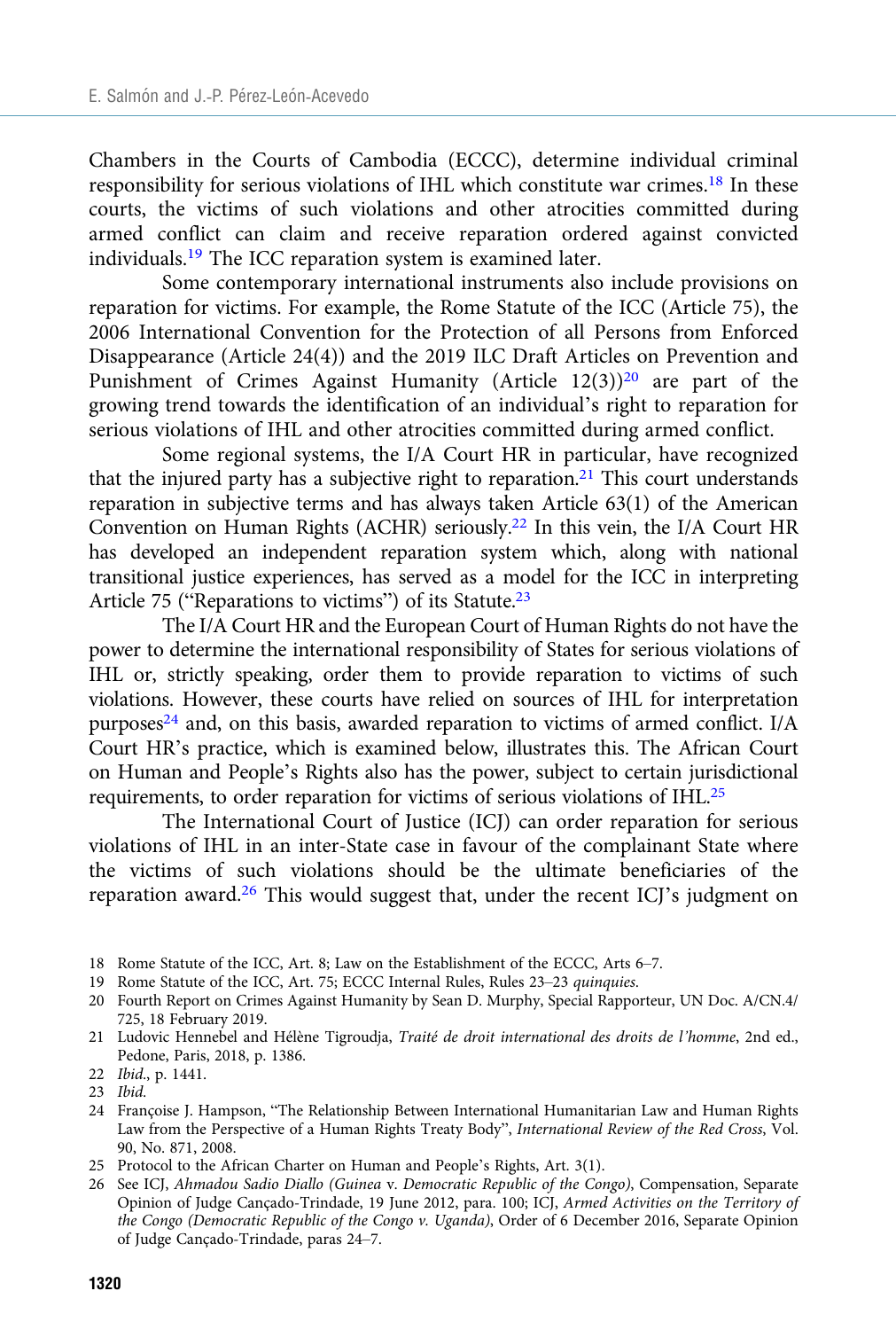reparations in the case of Armed Activities on the Territory of the Congo,<sup>27</sup> the Democratic Republic of the Congo should share out among the victims of the serious violations of IHL part of the compensation Uganda was ordered by the ICJ to pay to it. The ICJ found that people had suffered harm as a result of the violations committed and set the amount of the compensation to be paid.<sup>28</sup> There are also quasi-judicial bodies, such as the United Nations (UN) Compensation Commission<sup>29</sup> and the Eritrea–Ethiopia Claims Commission,<sup>30</sup> both of which have a mandate to deal with serious violations of IHL, among other things.

What has usually happened is that victims of serious violations of IHL have claimed and received reparation nationally. Domestic mechanisms consist mainly of administrative reparation programmes.<sup>31</sup> Victims have also claimed and been awarded reparation in national civil and/or criminal proceedings against (former) officials and agents of the State, members of armed groups and corporations.<sup>32</sup> International reparation mechanisms are complementary or subsidiary to domestic ones. Some such national developments in Latin America are examined below.

An instrument that has made a crucial contribution in this area is the Basic Principles and Guidelines on the Right to a Remedy and Reparation for Victims of Gross Violations of International Human Rights Law and Serious Violations of International Humanitarian Law, adopted by the UN General Assembly in 200533 (UN Principles), which affirm the right of victims of serious violations of IHL to "full and effective reparation".<sup>34</sup> Although this instrument is not legally binding, it reflects a strong consensus among stakeholders, including States. It marked an important step in the evolution of the right to reparation because it served as the conceptual catalyst that brought together the views of victims, civil society, the UN, regional organizations and States.35

Generally speaking, academic positions on reparation for victims acknowledge the existence of a (customary) individual right to reparation for serious violations of IHL although certain aspects of implementation are defined according to specific contexts.36 All in all, the vast majority of academics consider

- 27 ICJ, Armed Activities on the Territory of the Congo (Democratic Republic of the Congo v. Uganda), Judgment, 9 February 2022.
- 28 Ibid., paras 133–258.
- 29 UN Compensation Commission, Documents, available at: <https://uncc.ch/documents> (all internet references were accessed in March 2022).
- 30 Eritrea–Ethiopia Claims Commission, available at: [https://pca-cpa.org/en/cases/71/.](https://pca-cpa.org/en/cases/71/)
- 31 See Cristián Correa, "Operationalising the Right of Victims of War to Reparation", in Cristián Correa, Shuichi Furuya and Clara Sandoval, Reparation for Victims of Armed Conflict, Cambridge University Press, Cambridge, 2020, pp. 126–63.
- 32 Ibid., pp. 101 and 107–108; Suichi Furuya, "The Right to Reparation for Victims of Armed Conflicts", in C. Correa, S. Furuya and C. Sandoval, ibid., pp. 46–51.
- 33 UN General Assembly, Resolution Adopted by the General Assembly on 16 December 2005: Basic Principles and Guidelines on the Right to a Remedy and Reparation for Victims of Gross Violations of International Human Rights Law and Serious Violations of International Humanitarian Law, UN Doc. A/RES/60/147, 21 March 2006.
- 34 UN General Assembly, ibid., UN Principle 18.
- 35 C. Sandoval, above note 8, p. 46.
- 36 For more details, see Christian Marxsen, "Introduction: The Emergence of an Individual Right to Reparation for Victims of Armed Conflict", in C. Correa, S. Furuya and C. Sandoval, above note 31,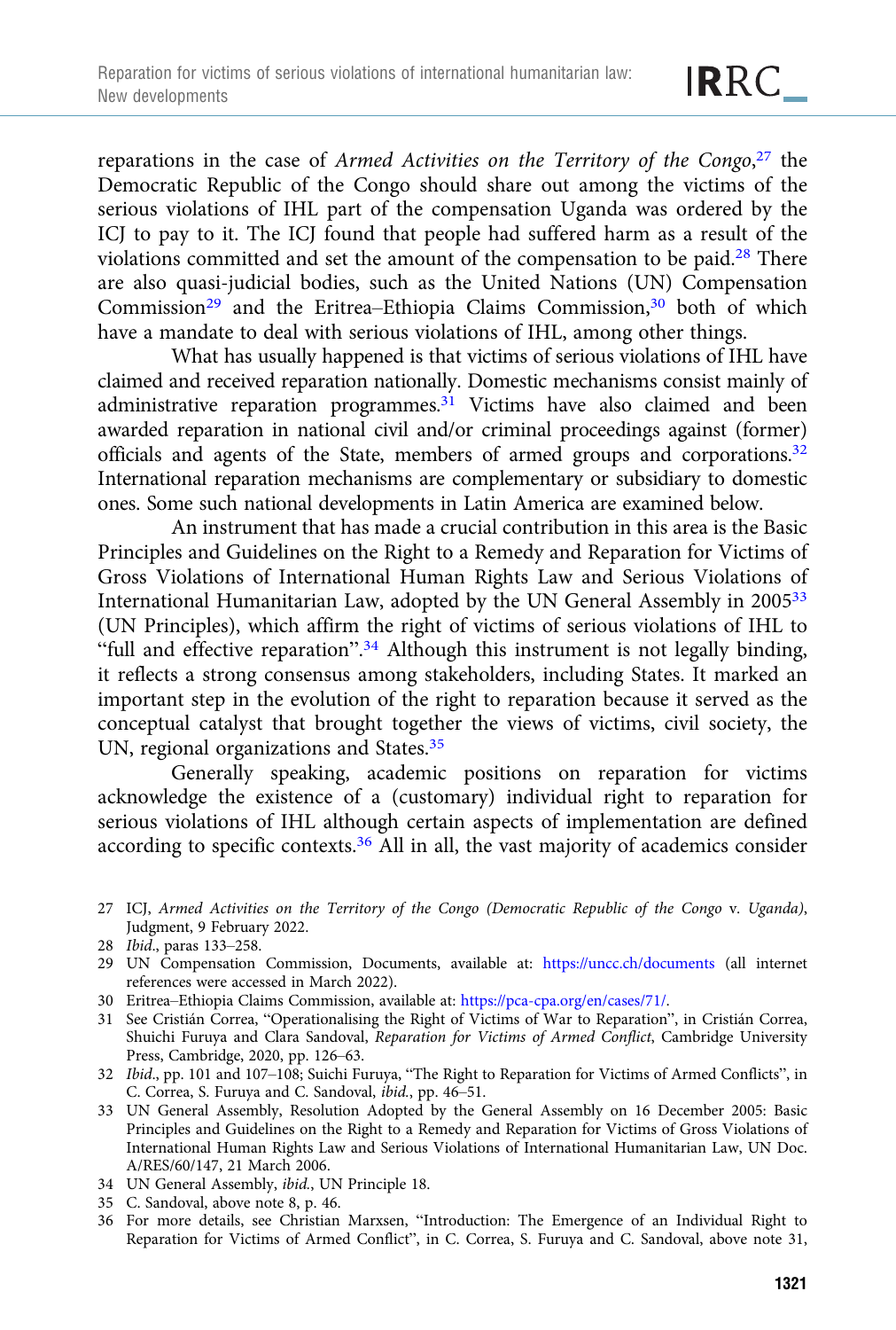that the victims of serious violations of IHL are entitled to claim and receive reparation.37 Based on international and national practice, some authors recognize victim-centred approaches and the existence or emergence of a right to reparation with substantive and procedural content.38

It is not a stretch to concur with those who, considering that individuals are subjects of international law, conclude that a (customary) right to reparation has emerged for victims of serious violations of IHL. This is also practicable owing to the loose wording of IHL provisions. Although they were not originally interpreted in this way, a different interpretation can be adopted today in the light of changing circumstances and new developments and according to the principle of the dynamic interpretation of the law.

Furthermore, the same or similar developments in international and domestic practice concerning the entitlement of victims of serious violations of IHL and other atrocities committed during armed conflict to claim and receive reparation have also taken place in IHRL and international criminal law, as observed by a number of experts.39 It is indeed difficult to accept that the situation should be any different under IHL.<sup>40</sup> Similarly, in relation to Rule 150 of customary IHL, which establishes that a State responsible for violations of IHL "is required to make full reparation for the loss or injury caused", the ICRC identified practices enabling victims of serious violations of IHL to seek reparation directly from the State responsible.<sup>41</sup> Such practices include Latin American experiences, which are examined below.

Additionally, there is clearly a growing trend towards victims being able to seek reparation from other entities, particularly non-State armed groups and convicted individuals, a development that is examined in detail below. It is important to mention here that the ICRC study on customary IHL concluded that armed groups can "incur responsibility for acts committed by persons forming part of such groups".<sup>42</sup> Indeed, some authors have considered theories

pp. 10–12; Anne Peters, "Conclusion: Reparation for Victims of Armed Conflict", in C. Correa, S. Furuya and C. Sandoval, above note 31, pp. 268–70.

- 37 For example, Christine Evans, The Right to Reparation in International Law for Victims of Armed Conflict, Cambridge University Press, Cambridge, 2012, pp. 39–43 and 117–28; Paola Gaeta, "Are Victims of Serious Violations of International Humanitarian Law Entitled to Compensation?", in Orna Ben-Naftali (ed.), International Humanitarian Law and International Human Rights Law, Oxford University Press, Oxford, 2011, pp. 305–27; S. Furuya, above note 32, pp. 16–91.
- 38 See S. Furuya, above note 32, pp. 16–91; C. Evans, ibid.; P. Gaeta, ibid., pp. 305–27; Clara Sandoval, "International Human Rights Adjudication, Subsidiarity, and Reparation for Victims of Armed Conflicts", in C. Correa, S. Furuya and C. Sandoval, above note 31, pp. 179–264; M. Sassòli, above note 1, pp. 91–8; Emily Crawford and Alison Pert, International Humanitarian Law, 2nd ed., Cambridge University Press, Cambridge, 2020, pp. 289–90.
- 39 For example, Dinah Shelton, Remedies in International Human Rights Law, 3rd ed., Oxford University Press, Oxford, 2015; Carla Ferstman and Mariana Goetz (eds), Reparations for Victims of Genocide, War Crimes and Crimes against Humanity, Brill, Leiden/Boston, 2020.
- 40 Rainer Hofmann, "The 2010 International Law Association Declaration of International Law Principles on Reparation for Victims of Armed Conflict", in C. Marxsen and A. Peters, above note 7, p. 33.
- 41 J.-M. Henckaerts and L. Doswald-Beck, above note 12, pp. 541–9.
- 42 Ibid., p. 550.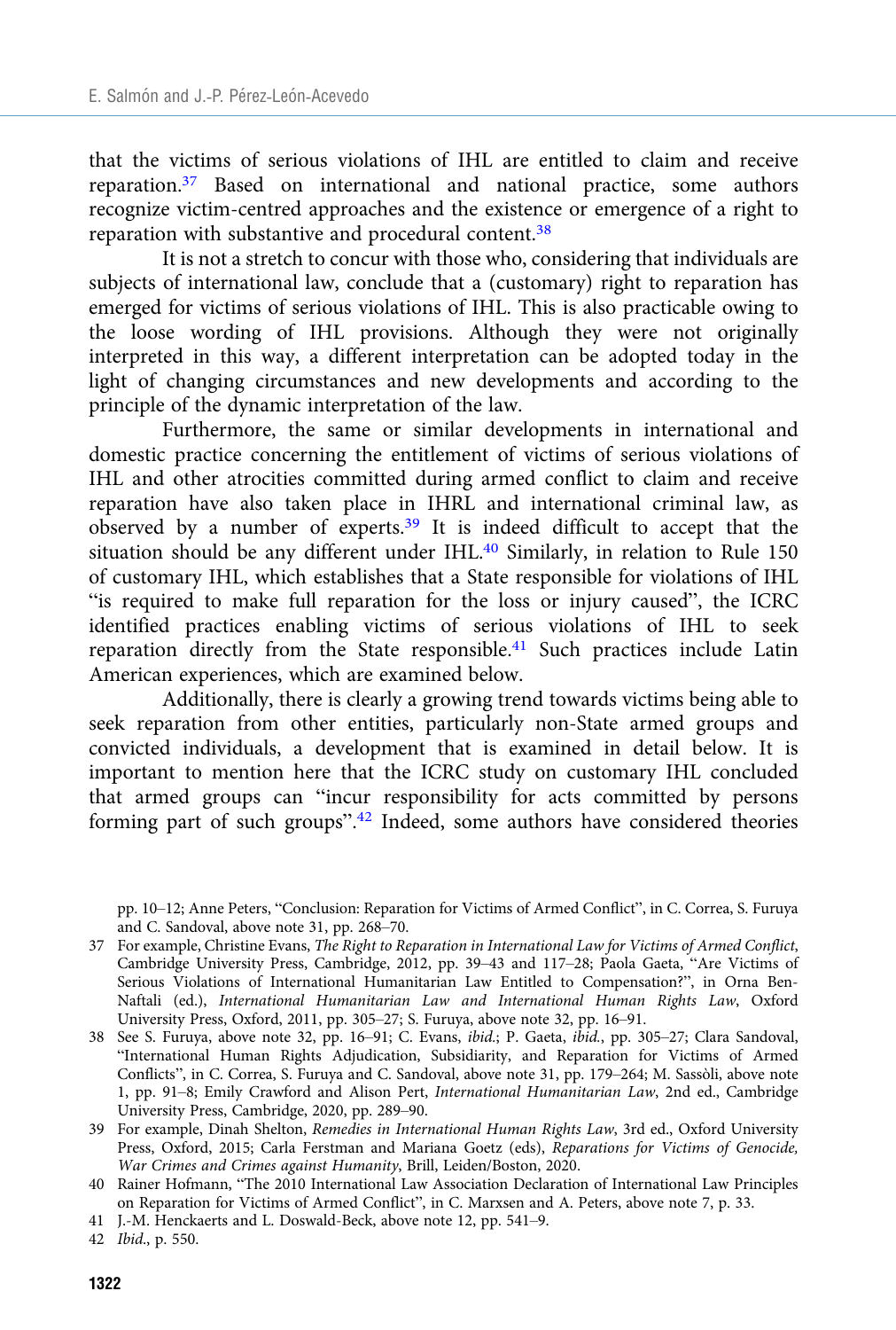such as the organizational responsibility of armed groups<sup> $43$ </sup> and the binding force of IHL on organized armed groups. There are various explanations as to why they are bound by IHL: via the State; as individuals; because customary IHL is applicable to them; by virtue of the fact that they exercise de facto governmental functions; or because they have consented to it.<sup>44</sup>

However, the ICRC study on customary IHL observes that the consequences of such responsibility are not clear. In particular, it is unclear "to what extent armed opposition groups are under an obligation to make full reparation".<sup>45</sup> The ICRC did, however, conclusively find that there is practice to the effect that armed groups are required to provide reparation for the damage resulting from serious violations of IHL.46 Based on recent practice, a growing number of academics have also identified an emerging obligation for armed groups to provide reparation to victims of serious violations of IHL and other atrocities committed during armed conflict.47

# Developments relating to reparation in IHL and recent national practice in Latin America

## Colombia

Colombia is an important case in terms of national developments in reparation for victims of serious violations of IHL and other atrocities committed during armed conflict. Following a NIAC spanning five decades, the Colombian Government and the Revolutionary Armed Forces of Colombia (FARC) signed the Final Peace Agreement in 2016, establishing the Comprehensive System for Truth, Justice, Reparation and Non-Repetition.48

The Peace Agreement includes provisions on reparation and considers the FARC as a party required to provide reparation and adopt transitional justice measures consistent with international law. It is based on the principle of collective

45 J.-M. Henckaerts and L. Doswald-Beck, above note 12, p. 550.

<sup>43</sup> For example, Luke Moffett, Justice for Victims Before the International Criminal Court, Routledge, Abingdon, 2014, pp. 149–50; Jann K. Kleffner, "The Applicability of International Humanitarian Law to Organized Armed Groups", International Review of the Red Cross, Vol. 93, No. 882, 2011, pp. 454–6.

<sup>44</sup> J. K. Kleffner, ibid., pp. 445–60. See also Andrew Clapham, "Extending International Criminal Law Beyond the Individual to Corporations and Armed Opposition Groups", Journal of International Criminal Justice, Vol. 6, No. 5, 2008, pp. 920–5.

<sup>46</sup> Ibid., pp. 549–50.

<sup>47</sup> For example, Paloma Blázquez, "Does an Armed Group Have an Obligation to Provide Reparations to its Victims? Construing an Obligation to Provide Reparations for Violations of International Humanitarian Law", in James Summers and Alex Gough (eds), Non-State Actors and International Obligations, Brill/ Nijhoff, Leiden, 2018, pp. 406–28; Laura Íñigo-Álvarez, "The Obligation to Provide Reparations by Armed Groups", Netherlands International Law Review, Vol. 67, No. 3, 2020; S. Furuya, above note 32, pp. 62–4; Olivia Herman, "Beyond the State of Play: Establishing a Duty of Non-State Armed Groups to Provide Reparations", International Review of the Red Cross, Vol. 102, No. 915, 2020.

<sup>48</sup> See also Marcela Giraldo Muñoz and Jose Serralvo, "International Humanitarian Law in Colombia: Going a Step Beyond", International Review of the Red Cross, Vol. 101, No. 912, 2019, pp. 1135–46.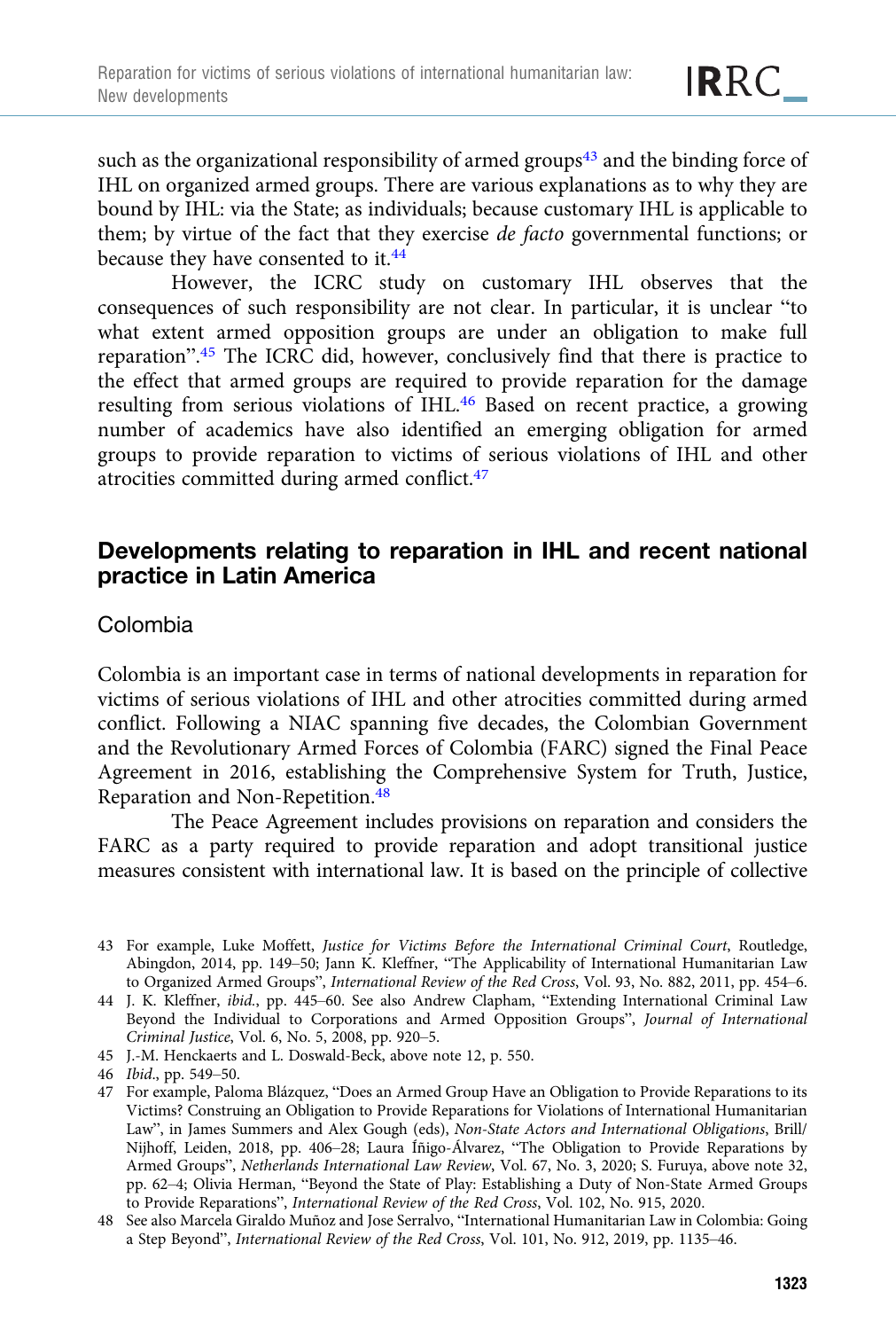responsibility under which those who directly or indirectly took part in the armed conflict and were involved in serious violations of IHL are considered accountable.49

The above-mentioned Comprehensive System, which is made up of judicial and non-judicial mechanisms, was established to carry out the Peace Agreement.<sup>50</sup> These mechanisms have been implemented in a coordinated way to achieve the objectives set, including enforcing the rights of victims to the greatest extent possible. This complements the existing legal framework on reparation, consisting of Act 975/2005 (2005) on the reintegration of the members of armed groups who make an effective contribution to peace and Act 1448/2011 (2011) on measures for comprehensive reparation and assistance for victims of the NIAC. Although legally sophisticated and comprehensive, the administrative reparation programmes resulting from these two laws met with a number of difficulties in their implementation.<sup>51</sup> For victims, reparation is the most tangible manifestation of the government's efforts to compensate for the harm caused.

The Colombian system currently comprises three entities: the Commission for Truth, Reconciliation and Non-Repetition, the Missing Persons Unit responsible for searching for people who disappeared as a result of the armed conflict and the Special Jurisdiction for Peace.<sup>52</sup> There are various comprehensive reparation measures in place corresponding to the categories referred to in the UN Principles – restitution, compensation, rehabilitation, satisfaction and guarantees of non-repetition – and collective reparation measures for the geographic areas, communities and groups most affected by the conflict and most vulnerable.

The question of vulnerable groups and their entitlement to reparation in Colombia is dealt with in Act 1448/2011, which sets out gender and differentiated approaches to reparation.53 Colombia's legal and institutional framework for reparation is consistent with the protection that the legal system provides for vulnerable groups, such as women, persons with disabilities, children, ethnic minorities, older people and internally displaced people.54 Implementation of the reparation measures has been sketchy although the situation has begun to improve in recent years with the introduction of a fast-track procedure to give these groups priority access to reparation.<sup>55</sup> Even so, progress in implementing the measures to provide reparation to victims of sexual violence and ethnic minorities remains slow.56

The Final Peace Agreement also seeks to strengthen the existing comprehensive reparation programme, facilitating its implementation and

- 52 Jurisdicción Especial para la Paz, above note 49, pp. 129–30.
- 53 N. Sánchez and A. Rudling, above note 51, p. 23.
- 54 Ibid.

<sup>49</sup> Jurisdicción Especial para la Paz, Acuerdo Final para la Terminación del Conflicto y la Construcción de una Paz Estable y Duradera, 24 November 2016, p. 127, available at: [https://www.jep.gov.co/Marco%](https://www.jep.gov.co/Marco%20Normativo/Normativa_v2/01%20ACUERDOS/N01.pdf) [20Normativo/Normativa\\_v2/01%20ACUERDOS/N01.pdf](https://www.jep.gov.co/Marco%20Normativo/Normativa_v2/01%20ACUERDOS/N01.pdf).

<sup>50</sup> Ibid., p. 8.

<sup>51</sup> Nelson Sánchez and Adriana Rudling, Reparations in Colombia: Where to?, Policy Paper, Queen's University, Belfast, 2019, p. 7.

<sup>55</sup> Ibid., p. 7.

<sup>56</sup> María Cielo Linares, Setting an Agenda for Sustainable Peace: Transitional Justice and Prevention in Colombia, International Center for Transitional Justice, New York, 2021, pp. 46–8 and 61.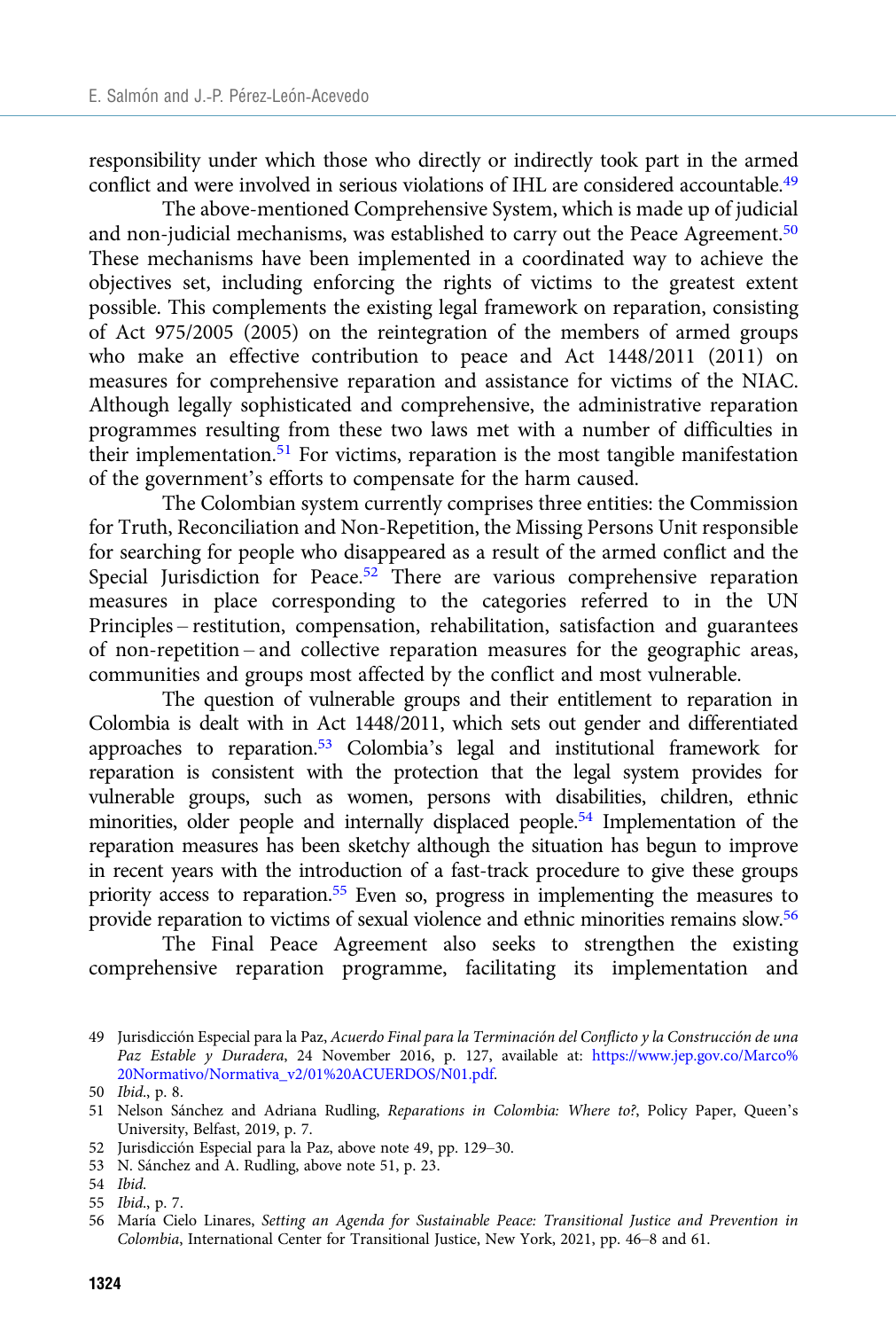requiring all those whose took part in the NIAC to contribute to providing reparation.57 The reasoning behind the involvement of the FARC in the Peace Agreement and requiring it to provide reparation is that if the idea that those responsible for harm resulting from wrongful acts must provide reparation seems coherent, why should that logic not also apply to those cases where victims have been harmed by organized armed groups? In other words, what can be done to "fill the current accountability gap"?<sup>58</sup>

According to the ILC Draft Articles (Article 10), the conduct of a rebel group such as the FARC, if it becomes the government of a State, is considered an "act of that State". However, it is very difficult to determine this in practice, and it leaves victims unprotected, particularly in a context as complicated as post-conflict Colombia. The UN Principles have gaps in relation to the role of non-State actors, such as the FARC. Although UN Principle 15 recognizes that the obligation to provide reparation can apply to "a person, a legal person or other entity", UN Principle 16 holds that "States should endeavour to establish national programmes for reparation and other assistance to victims in the event that the parties liable for the harm suffered are unable or unwilling to meet their obligations".

This principle apparently determines that the State has a subsidiary responsibility to provide reparation. However, the UN Principles could potentially indicate that there is an obligation on armed groups such as the FARC to provide reparation for harm caused to victims.<sup>59</sup> Furthermore, in relation to Rule 150 ("Reparation") of customary IHL, the ICRC recognizes that there is "some practice to the effect that armed opposition groups are required to provide appropriate reparation for the damage resulting from violations of international humanitarian law".<sup>60</sup>

There is sufficient evidence to suggest that the collective responsibility of armed groups such as the FARC can be conceptualized in international law and that their obligation to provide reparation is simply a matter of the progressive development of the law.61 Analysis of the Colombian experience and other practices has led the ICRC $62$  and academics $63$  to identify an emerging obligation requiring armed groups that have caused harm to victims as a result of serious violations of IHL and other atrocities committed during armed conflict to provide reparation to them. These practices include resolutions adopted by UN bodies, agreements between parties to armed conflict, instruments issued motu proprio by armed groups, domestic legislation, reports by international commissions and missions, etc.64 In recent years, various UN bodies and international non-governmental organizations have repeatedly stated that both

- 57 N. Sánchez and A. Rudling, above note 51, p. 64.
- 58 P. Blázquez, above note 47, p. 428.

- 60 J.-M. Henckaerts and L. Doswald-Beck, above note 12, p. 549.
- 61 P. Blázquez, above note 47, p. 427.
- 62 J.-M. Henckaerts and L. Doswald-Beck, above note 12, pp. 549–50.
- 63 For example, C. Evans, above note 37, pp. 213–16; P. Blázquez, above note 47, pp. 418–26; L. Íñigo-Álvarez, above note 47; O. Herman, above note 47.
- 64 See, for example, J.-M. Henckaerts and L. Doswald-Beck, above note 12, pp. 549–50.

<sup>59</sup> Ibid., p. 409.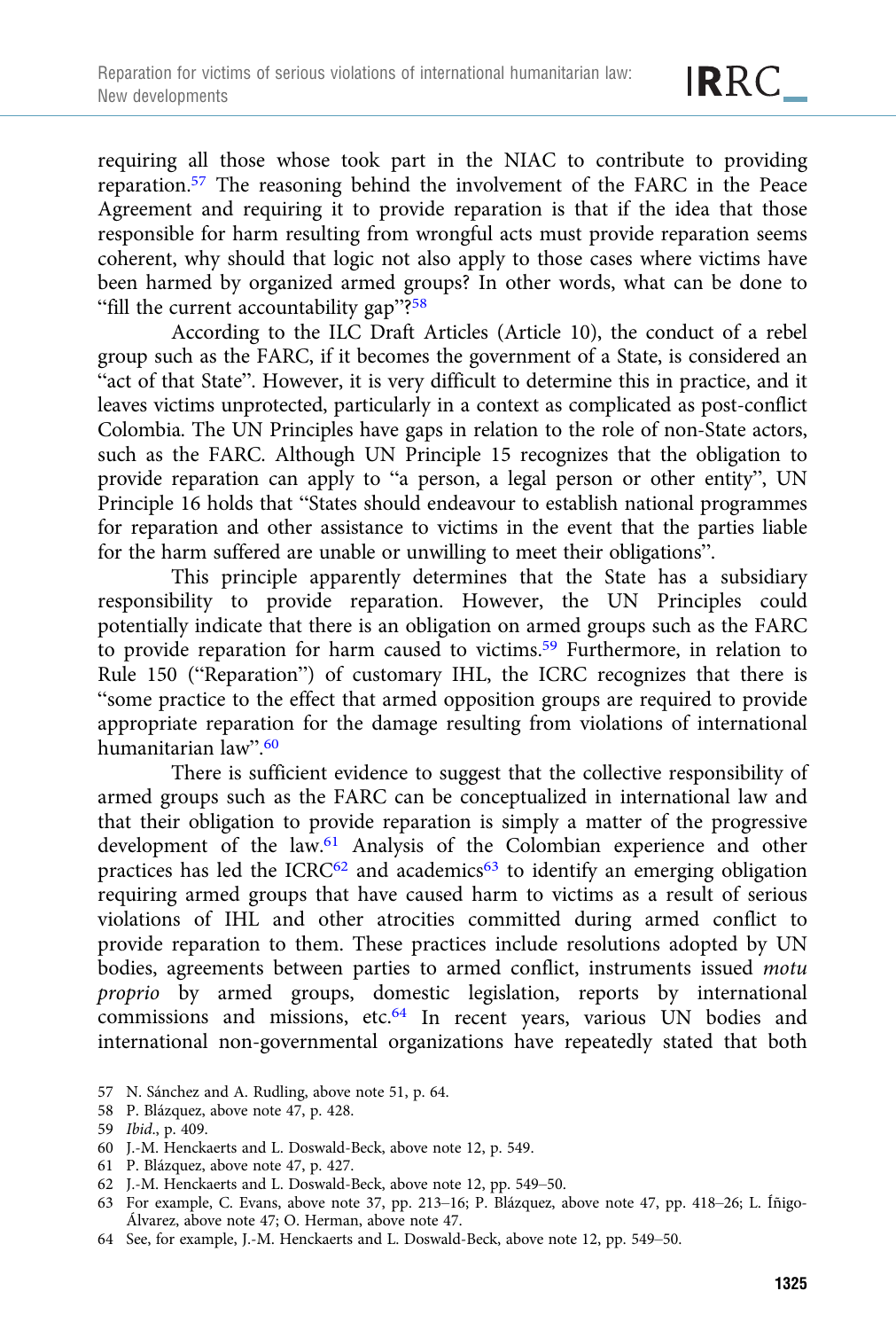States and other parties to armed conflict must provide reparation for harm caused to victims. However, there are still key questions that need to be addressed, such as: Where can victims enforce their right to reparation? How realistic is it to expect armed groups such as the FARC to provide reparation? What kind of reparation suits each specific case?

In terms of temporal scope, transitional justice coexists with the rules of IHL that apply to the post-conflict period, including the right to reparation.<sup>65</sup> Transitional justice and IHL, along with IHRL, have been used as theoretical frameworks in Colombia to define different types of reparation for victims of serious violations of IHL during the armed conflict with the FARC. The starting point for the Colombian experience was the relationship between peace and reparation; reparation is important for establishing and consolidating peace.<sup>66</sup>

The predominant focus of the Colombian model is collective and comprehensive reparation. The reason for this is the sheer scale of the harm caused as a result of the atrocities committed in this NIAC in which large numbers of victims were directly affected. In such circumstances, it is generally impracticable to assess individual claims on a case-by-case basis. The benefits of reparation awarded to groups of victims help to repair the harm caused by serious violations of IHL. The approach taken is that reparation should be regarded as a whole. Measures are therefore proposed to cover all aspects of the harm caused and cannot be considered in isolation.

In an example of a non-State armed group providing reparation, the National Liberation Army (ELN) publicly apologized in 2001 for the deaths of three children and the destruction of civilian houses as the result of an attack involving explosives and expressed its willingness to collaborate in the recuperation of the remaining objects.67 The FARC participated in the Colombian reparation process in two ways. It undertook to carry out collective and symbolic reparation measures. However, the FARC no longer exists as an organized armed group and has been replaced by a political party known as the Common Alternative Revolutionary Force, which has taken up the political discourse of the former FARC guerrillas and represents them.<sup>68</sup> This could make it complicated to determine reparation against the actual party responsible.

The FARC has mainly conducted three reparation measures.<sup>69</sup> First, the FARC apologized even before the Final Peace Agreement was signed, and in August 2013 the guerrilla group issued a declaration in which it clearly recognized its partial responsibility for the violence and the need to provide

<sup>65</sup> See Emily L. Camins, "Needs or Rights? Exploring the Limitations of Individual Reparations for Violations of International Humanitarian Law", International Journal of Transitional Justice, Vol. 10, No. 1, 2016.

<sup>66</sup> The Rule of Law and Transitional Justice in Conflict and Post-Conflict Societies: Report of the Secretary General, UN Doc. S/2004/616, 23 August 2004, para. 2.

<sup>67</sup> J.-M. Henckaerts and L. Doswald-Beck, above note 12, p. 550.

<sup>68</sup> See Vicente Torrijos Rivera and Juan David Abella Osorio, "The FARC's Behavior after the Signing of the Peace Agreement", Revista Científica General José María Córdova, Vol. 16, No. 24, 2018.

<sup>69</sup> See Olivia Herman, "Reparative Justice in Colombia: A Role for Armed Non-State Actors?", JusticeInfo. Net, 17 December 2018, available at: [https://www.justiceinfo.net/en/39792-reparative-justice-in-colombia](https://www.justiceinfo.net/en/39792-reparative-justice-in-colombia-a-role-for-armed-non-state-actors.html)[a-role-for-armed-non-state-actors.html.](https://www.justiceinfo.net/en/39792-reparative-justice-in-colombia-a-role-for-armed-non-state-actors.html)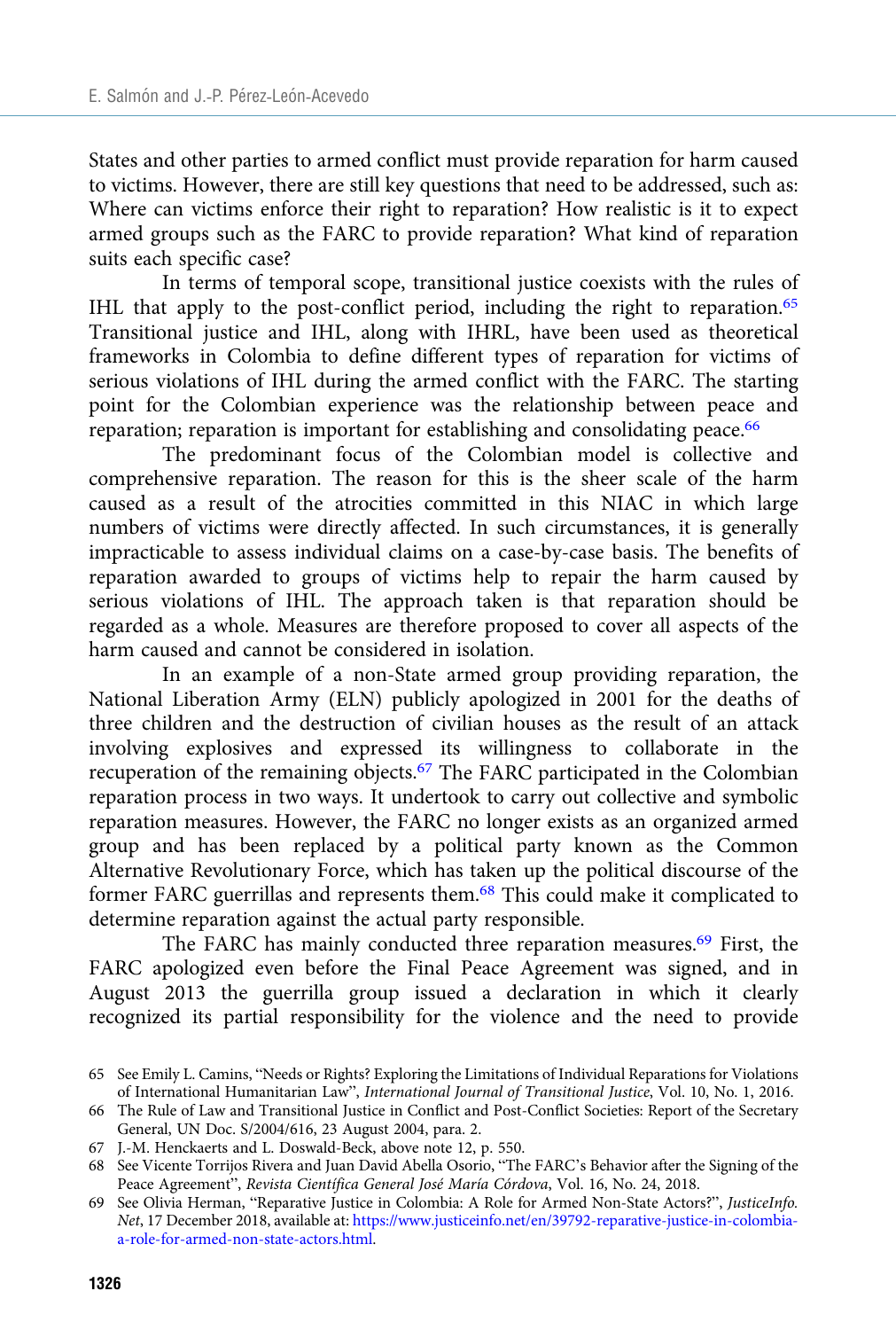reparation for the harm caused to victims.70 This included a ceremony at which it issued a public apology and a video in which it admitted responsibility for the damage it caused during the NIAC.<sup>71</sup> Second, the FARC undertook to take part in work to restore the infrastructure in areas of Colombia affected by the conflict. The third measure, which was controversial and has yet to be implemented, was the payment of monetary compensation by the FARC to victims, based on an inventory of properties and assets amassed by the FARC during the conflict. The FARC has handed over assets worth around US\$888,000, which have been or will be used solely to pay compensation to victims of the NIAC.72 However, by the end of 2020, the FARC had only delivered approximately US\$12.9 million of the US\$300 million pledged to compensate victims.73

The continued existence of the armed group has been a problem in many aspects of the Colombian peace process, including in the matter of reparation for victims of serious violations of IHL. With the signing of the Final Peace Agreement in Colombia, the disarmament process was set in motion. On 1 September 2017, the FARC officially began the transition to become a legal political organization, changing its name but maintaining the acronym "FARC". This means that responsibility for reparation lies with an armed group that no longer exists as such.

The Colombian experience therefore shows that armed groups have become part of national systems providing reparation to victims of serious violations of IHL either because they control parts of the State's territory or because they have adversely affected the lives of millions of people.<sup>74</sup> The Colombian model also demonstrates that any assessment of the difficulties associated with reparation and potential solutions should take into account innovative and robust developments in transitional justice.

#### Peru, Guatemala and El Salvador

#### Peru

According to the Truth and Reconciliation Commission (CVR) of Peru, a NIAC took place in the country between 1980 and 2000 mainly between the terrorist organization known as the Peruvian Communist Party–Shining Path (PCP–SL) and the Peruvian State.<sup>75</sup> The CVR estimated the probable number of fatal victims to be 69,280.76 In Peru, unlike in other Latin American countries, it was a non-State armed group (PCP–SL) that was responsible for most of the fatalities

74 P. Blázquez, above note 47, p. 428.

<sup>70</sup> BBC, "FARC reconoce por primera vez 'crudeza y dolor provocados' desde sus filas", 20 August 2013, available at: [https://www.bbc.com/mundo/ultimas\\_noticias/2013/08/130820\\_ultnot\\_farc\\_admision\\_mr.](https://www.bbc.com/mundo/ultimas_noticias/2013/08/130820_ultnot_farc_admision_mr)

<sup>71</sup> L. Íñigo-Álvarez, above note 47, pp. 441–2.

<sup>72</sup> Ibid., p. 440.

<sup>73</sup> See Luke Moffett, "Violence and Repair: The Practice and Challenges of Non-State Armed Groups Engaging in Reparations", International Review of the Red Cross, Vol. 102, No. 915, 2020, p. 1077.

<sup>75</sup> CVR, Informe Final, Lima, 2003, Conclusiones, paras 1 and 12.

<sup>76</sup> Ibid., para. 2.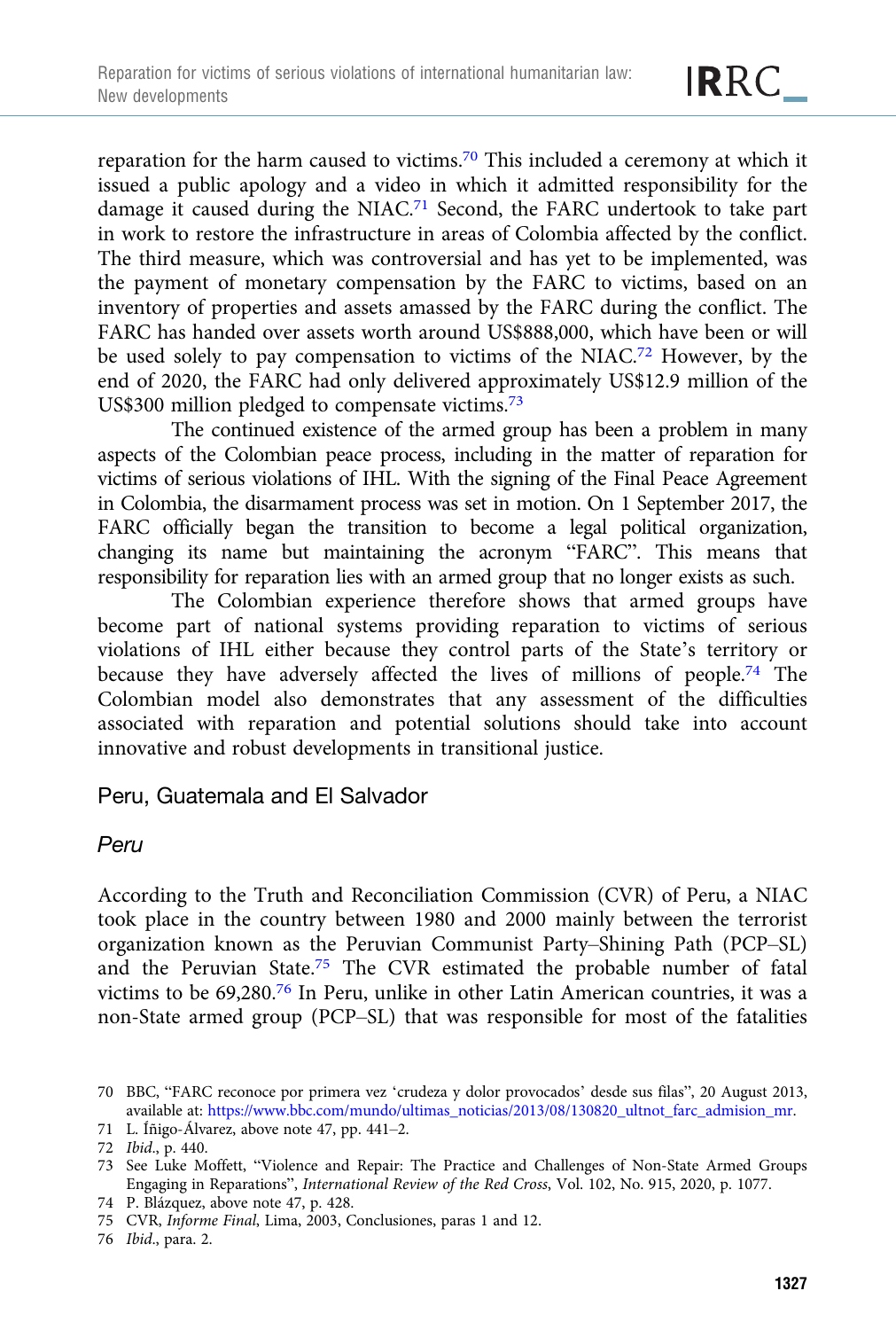(54%).77 Both the PCP–SL and State agents committed serious violations of IHL and IHRL which constituted war crimes and crimes against humanity.78

The CVR proposed a Comprehensive Reparation Plan consisting of material and symbolic reparation provided through collective and individual measures.79 The plan was set out in Act 28,592 (2005), including the creation of the Reparation Council.<sup>80</sup> The complexity of the reparation programme has made implementation difficult; only measures to provide collective reparation and monetary compensation have been widely implemented.<sup>81</sup> The amount approved for the collective reparation programme was reduced to US\$37,000, and a limit of one project per community, chosen by the latter, was established. A total of 1852 communities have benefitted under the programme since 2007.<sup>82</sup> In recent years, however, implementation has extended beyond collective reparation and compensation.<sup>83</sup> Compensation has been paid to 98,818 victims registered by the Reparation Council, and tens of thousands of people have benefitted from healthcare, education and housing schemes, although not all the registered victims were reached.84

In Peru's reparation programmes, special attention has been paid to harm caused to members of particularly vulnerable groups, such as indigenous communities and women affected by sexual violence.85 However, there are claims that have yet to be resolved concerning reparation for serious human rights violations that occurred in the 1990s, particularly forced sterilization of women in rural areas by the State, a case still being investigated.86

Peru's legal framework for reparation refers to the NIAC, crimes committed during the conflict and the resulting harm to be repaired, $87$  but there is no express reference to any obligation on the part of non-State armed subversive groups, such as the PCP–SL, to provide reparation. The members of rebel groups were, however, excluded from receiving reparation.<sup>88</sup> In spite of the fact that it committed serious violations of IHL, the PCP–SL has not, on its own initiative, provided any symbolic or material reparation or made any contribution to the work of the CVR.<sup>89</sup>

- 78 Ibid., paras 28 and 55.
- 79 Julie Guillerot, Reparations in Peru: 15 Years of Delivering Redress, Queen's University, Belfast, September 2019, p. 11, available at: <https://reparations.qub.ac.uk/assets/uploads/Peru-Report-ENG-LR-2.pdf>.
- 80 Ibid., pp. 15–16.
- 81 C. Correa, above note 31, p. 132.
- 82 Ibid., pp. 132 and 135.
- 83 Julie Guillerot, Alive in the Demand for Change: Transitional Justice and Prevention in Peru, International Center for Transitional Justice, New York, 2021, pp. 26–7.
- 84 C. Correa, above note 31, p. 135.
- 85 Consejo de Reparaciones, Todos los Nombres, Lima, 2018, pp. 20, 27 and 29.
- 86 Lucien Chauvin, "Forced Sterilization in Peru: 'After Decades in Limbo, There Will Finally be a Decision'", JusticeInfo.Net, 15 April 2021, available at: [https://www.justiceinfo.net/en/76073-forced](https://www.justiceinfo.net/en/76073-forced-sterilization-peru-decades-limbo-finally-decision.html?mc_cid=71b937d2f4&mc_eid=35e10b1c9f)[sterilization-peru-decades-limbo-finally-decision.html?mc\\_cid=71b937d2f4&mc\\_eid=35e10b1c9f](https://www.justiceinfo.net/en/76073-forced-sterilization-peru-decades-limbo-finally-decision.html?mc_cid=71b937d2f4&mc_eid=35e10b1c9f).
- 87 Act 28,592, Art. 3; Supreme Decree 015-2006-JUS, Art. 5.
- 88 Act 28,592, Art. 5.
- 89 Ron Dudai, "Closing the Gap: Symbolic Reparations and Armed Groups", International Review of the Red Cross, Vol. 93, No. 883, 2011, p. 792.

<sup>77</sup> Ibid., para. 13.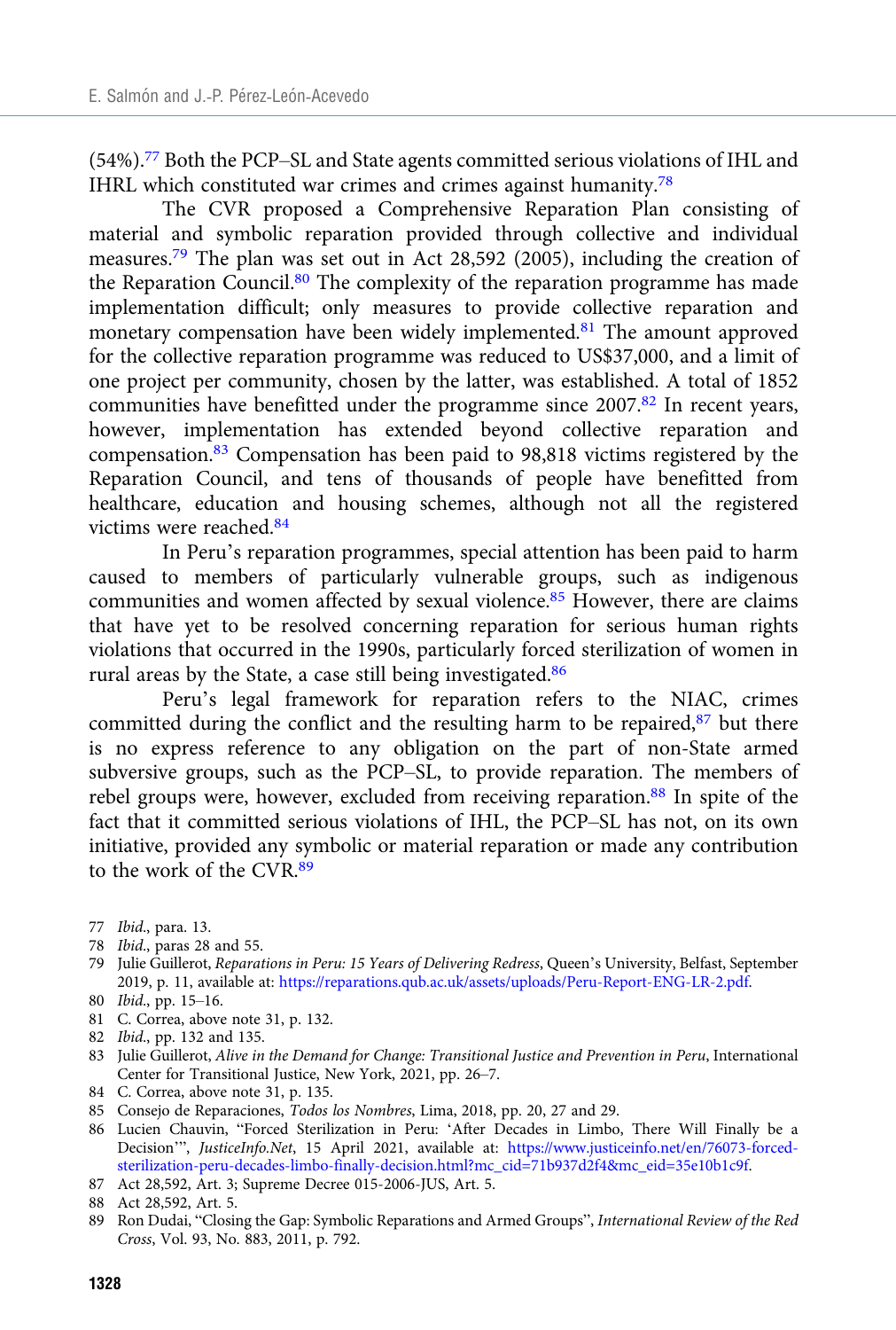This failure to provide reparation is a major stumbling block, taking into account, for example, that public apologies by rebel groups that have committed atrocities during a NIAC, acknowledging the truth about past events and accepting responsibility are moral or symbolic reparations often seen by victims as equally or more important than material reparations.<sup>90</sup> As part of their sentence, PCP–SL leaders were ordered to pay the equivalent of almost US\$1000 million in civil reparations in 2007, but this was to go to the State not to the victims and remains unpaid.<sup>91</sup>

## Guatemala

The Commission for Historical Clarification (CEH) of Guatemala estimated that the number of people who were killed or went missing during the NIAC (1960–1996) was more than 200,000 and that some 1.5 million people were displaced by the conflict.92 The army and related paramilitary groups (civil patrols) were responsible for 93% of the atrocities committed against the indigenous population, who were believed by the armed forces to be collaborating with the guerrillas.93 The CEH went as far as to say that the government committed acts of genocide against indigenous communities.<sup>94</sup>

Guatemala's Peace Agreement (1996) included the creation of a truth commission and stressed the humanitarian obligation to provide reparation to victims through government programmes.<sup>95</sup> The CEH recommended putting in place a reparation programme combining individual and collective measures and including monetary compensation, material restitution and medical and psychosocial rehabilitation.<sup>96</sup> However, the government ignored these recommendations and did not implement the proposed programme.<sup>97</sup> Guatemala's reparation programme was not implemented until much later (Government Decision 258-2003), and even then it did not provide details of the reparation measures to be carried out or who the beneficiaries would be; this was clarified in subsequent amendments.98 The programme establishes the following reparation measures: restoration of the dignity of victims, cultural redress, psychosocial reparation, rehabilitation, material restitution and monetary compensation.99 Guatemala's legal framework for reparation refers expressly to

- 90 Ibid. See also UN General Assembly, above note 33, UN Principle 22(e).
- 91 Supreme Court of Justice of Peru, Abimael Guzmán Reinoso et al., Judgment, 26 November 2007, p. 121.
- 92 CEH, Guatemala, Memory of Silence: Conclusions and Recommendations, UN Office for Project Services (UNOPS), Guatemala, 1999, pp. 17 and 30.
- 93 Ibid., p. 20; Denis Martínez and Luisa Gómez, Reparations for Victims of the Armed Conflict in Guatemala, Queen's University, Belfast, 2019, p. 5.
- 94 CEH, above note 92, pp. 38–41.
- 95 C. Correa, above note 31, p. 130; Comprehensive Agreement on Human Rights, March 1994, para. 8(1).
- 96 CEH, above note 92, pp. 49–52; C. Correa, above note 31, p. 130.
- 97 C. Correa, above note 31, p. 130.
- 98 Ibid.
- 99 Government Decision 258-2003, Art. 2 (amended).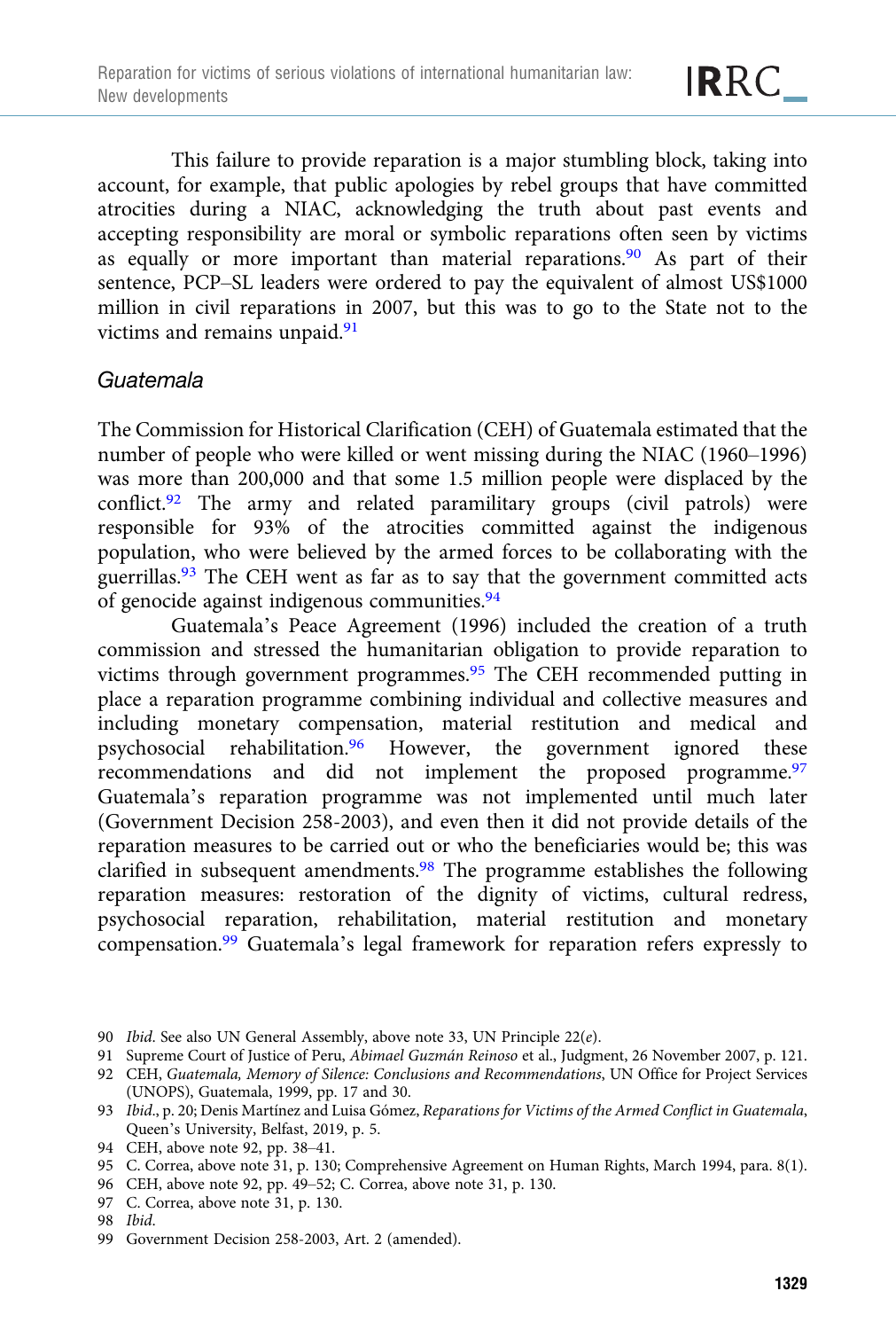human rights violations and crimes against humanity committed during the NIAC.100

Implementation has focused on providing monetary compensation to individuals, but results have been limited, with most victims yet to receive anything: 31,845 victims were paid compensation between 2005 and 2014 in the amount of US\$3300 for the relatives of those killed and US\$2750 for survivors of torture or sexual violence.<sup>101</sup> The implementation of other measures seems to have been rather patchy, with only a few thousand victims benefitting from measures such as housing subsidies, psychological care and seed capital for income-generating activities.102 Furthermore, the reparation policy does not have a gender or differential focus, failing to establish specific procedures for women and other vulnerable people.103

With regard to reparation by non-State armed groups, after the CEH report was published, the Guatemalan guerrillas offered a public apology to victims and their families and communities and acknowledged responsibility for the crimes committed,104 a symbolic form of reparation that contributed to victim satisfaction.<sup>105</sup> This also shows how armed groups can make a major contribution to reconstructing the facts and disclosing the truth.106 Verification of the facts and full and public disclosure provide satisfaction, which is an additional form of reparation.<sup>107</sup>

The CEH found that armed rebel groups, which were responsible for 3% of the violations recorded, had an obligation to comply with the minimum standards of IHL.108 It did not, however, address the question of the potential obligation of the guerrillas to provide reparation to victims or contribute financially to the national reparation programme.109

#### El Salvador

The Chapultepec Peace Agreement (1992) ended the NIAC in El Salvador (1980– 1992) between the Government of El Salvador and the Farabundo Martí National Liberation Front (FMLN).<sup>110</sup> In 1993, The Commission on the Truth for El Salvador (backed by the UN) established that over 75,000 people had been tortured or killed or had gone missing during the conflict.<sup>111</sup> The Commission

- 100 Ibid., Art. 1 (amended).
- 101 C. Correa, above note 31, p. 131.
- 102 Ibid.
- 103 D. Martínez and L. Gómez, above note 93, p. 23.
- 104 R. Dudai, above note 89, p. 792.
- 105 UN General Assembly, above note 33, UN Principle 22(e).
- 106 P. Blázquez, above note 47, p. 420.
- 107 UN General Assembly, above note 33, UN Principle 22(b).
- 108 CEH, above note 92, paras 127–8.
- 109 P. Blázquez, above note 47, p. 421.
- 110 See Commission on the Truth for El Salvador, From Madness to Hope: The 12-Year War in El Salvador, The Report of the Commission on the Truth for El Salvador, San Salvador/New York, 1993.
- 111 Ibid.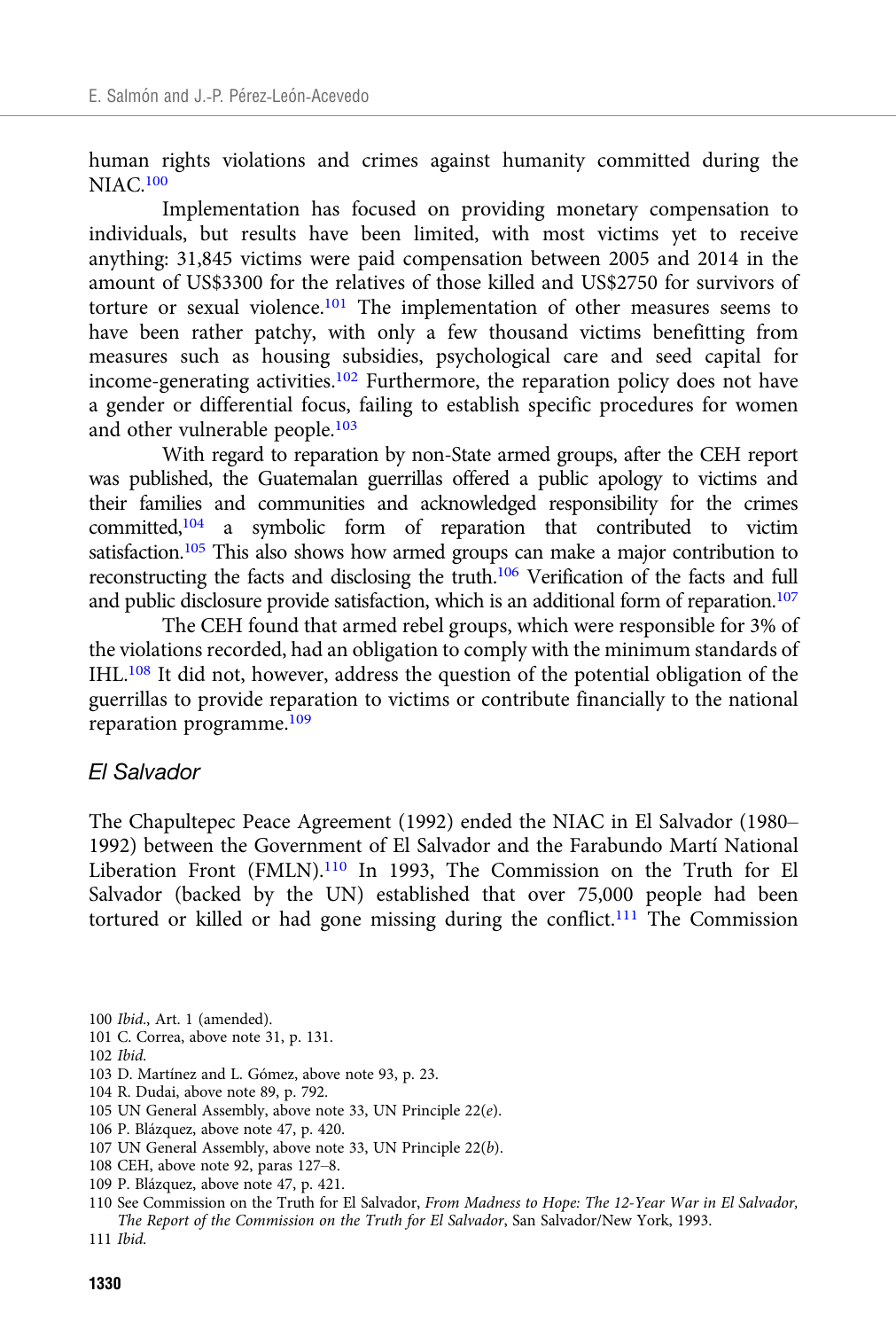recommended material compensation and moral reparation for victims and their families.<sup>112</sup>

Initially, El Salvador prioritized the issues of land and benefits for former combatants, and this was maintained in Legislative Decree 416 (1992) on the protection of people who suffered permanent injury during the conflict.<sup>113</sup> It was not until 2010 that the National Commission on Reparations for victims of human rights violations committed during the NIAC (Executive Decree 57) developed a reparation programme for victims of the conflict, which came into operation in 2013 (Executive Decree 204).114 This programme provides for a variety of rehabilitation measures in the field of health and education, monetary compensation and the honouring of victims, including through cultural acts, public apologies and historical memory initiatives. It also establishes guarantees of nonrepetition, including human rights training for police and military personnel.<sup>115</sup>

There is a register of programme beneficiaries, and in 2016 a scheme was set up to provide compensation in the form of a pension.<sup>116</sup> While the reparation programme is an important step, it does not go far enough; only around 5000 victims are registered.<sup>117</sup> The instability and lack of legislative backing means that the massive material reparation programme seems to be more of a declaratory initiative than a genuine effort to provide comprehensive reparation.<sup>118</sup> Urgent measures are also needed to assist older adults and other vulnerable victims.119

On the question of reparation and rebel groups, the Commission on the Truth found that IHL was binding on both the FMLN and the State and that while the FMLN must provide compensation where it is found to have been responsible, the State has a wider obligation.120 As a guarantee of non-repetition and as part of law enforcement reforms,121 FMLN combatants were transferred to the police force following the signing of the Peace Agreement.<sup>122</sup>

After the signing of the Peace Agreement, the FMLN became a political party, formed by the guerrilla group, and governed the country. It maintained the reparation programme although it was beset by a number of problems, including a lack of institutional support and instability.123 The FMLN government also promoted isolated commemoration initiatives and raised awareness about issues related to the conflict and the agreements.<sup>124</sup>

112 Ibid., pp. 196–7.

115 Ibid.

- 117 Ibid., para. 53.
- 118 M. Gutiérrez, above note 113, p. 200.

- 120 Commission on the Truth for El Salvador, above note 110, p. 20–2 and 185.
- 121 UN General Assembly, above note 33, UN Principle 23.
- 122 Special Rapporteur, above note 114, para. 62.
- 123 M. Gutiérrez, above note 113, pp. 178 and 191.

124 Ibid., p. 198.

<sup>113</sup> Martha Gutiérrez, "Negar el pasado: Reparaciones en Guatemala y El Salvador", Colombia Internacional, Vol. 97, 2019, p. 200.

<sup>114</sup> Visit to El Salvador: Report of the Special Rapporteur on the Promotion of Truth, Justice, Reparation and Guarantees of Non-Recurrence, UN Doc. A/HRC/45/45/Add.2, 9 July 2020, para. 49.

<sup>116</sup> Ibid.

<sup>119</sup> Special Rapporteur, above note 114, para. 104.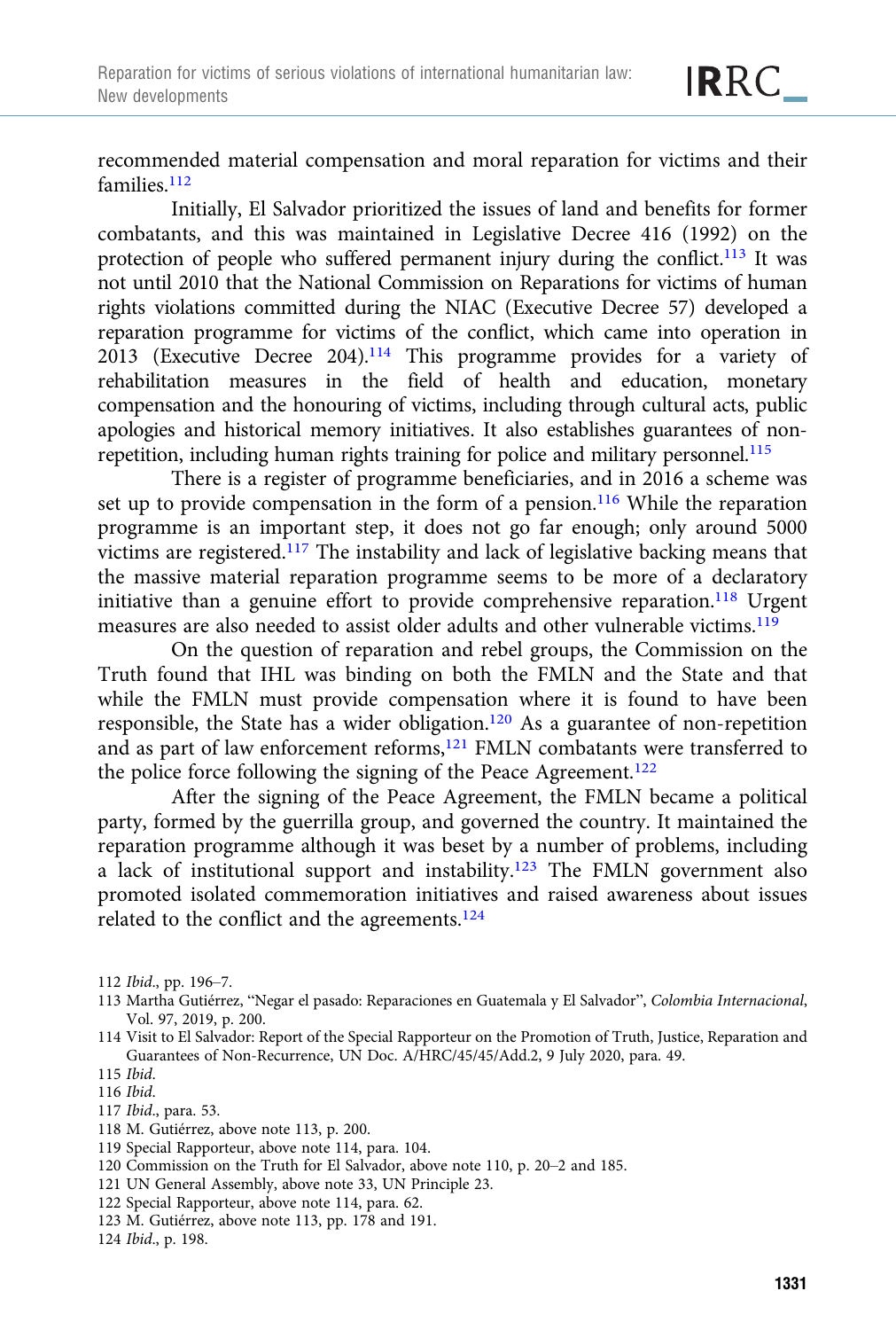#### Some comparisons

Unlike in Colombia, the reparation processes in Peru, Guatemala and El Salvador were undertaken only after the end of the NIAC and following the recommendations of the truth commissions. The Colombian reparation programme is considered the most comprehensive in the world; $125$  the others are much more modest and more limited in comparison although the Peruvian reparation programme has been acclaimed for its innovative approach to collective reparation involving community development projects.<sup>126</sup>

The processes for the implementation of the reparation programmes in the four countries examined have faced considerable challenges and limitations, which have been or are being addressed, with varying degrees of success, by the respective domestic mechanisms. The domestic reparation systems examined – in particular those of Colombia and Peru – have incorporated the most recent international standards, including those contained in IHL.

While in Colombia non-State armed groups have been actively involved in providing symbolic and material reparation, in Guatemala the rebel groups have only provided moral reparation in the form of public apologies. The Commission on the Truth for El Salvador concluded that the FMLN has an obligation to provide reparation, which it did as a political party in power, not as a rebel group. In Peru, the PCP–SL has not provided any form of reparation.

In all four countries, different internationally recognized forms and types of reparation have been adopted to varying degrees and have benefitted victims of serious violations of IHL and other atrocities committed during armed conflict. These measures have been implemented largely through administrative reparation programmes. There have also been interactions between domestic reparation mechanisms and the I/A Court HR, particularly in the form of supranational judicial assessment and supervision of these programmes.<sup>127</sup> This is examined in detail in the next sub-section.

#### National reparations and the I/A Court HR

Although the I/A Court HR does not determine State responsibility for violations of IHL, it has used this body of law to interpret the ACHR and other Inter-American instruments and develop an approach involving the direct use of humanitarian rules, invoking the lex specialis nature of IHL and making selective use of it to expand human rights content.<sup>128</sup> Strictly speaking, the Court does not order

125 C. Sandoval, above note 38, p. 196.

127 C. Correa, above note 31, pp. 158–9.

<sup>126</sup> Ibid., p. 194.

<sup>128</sup> See Elizabeth Salmón, "Institutional Approach Between IHL and IHRL: Current Trends in the Jurisprudence of the Inter-American Court of Human Rights", Journal of International Humanitarian Legal Studies, Vol. 5, No. 1–2, 2014; Elizabeth Salmón, "Entre la lex specialis y la metodología pickand-choose: aproximaciones al derecho internacional humanitario en la jurisprudencia de la Corte Interamericana de Derechos Humanos", Anuario Iberoamericano sobre Derecho Internacional Humanitario, Vol. 1, 2020.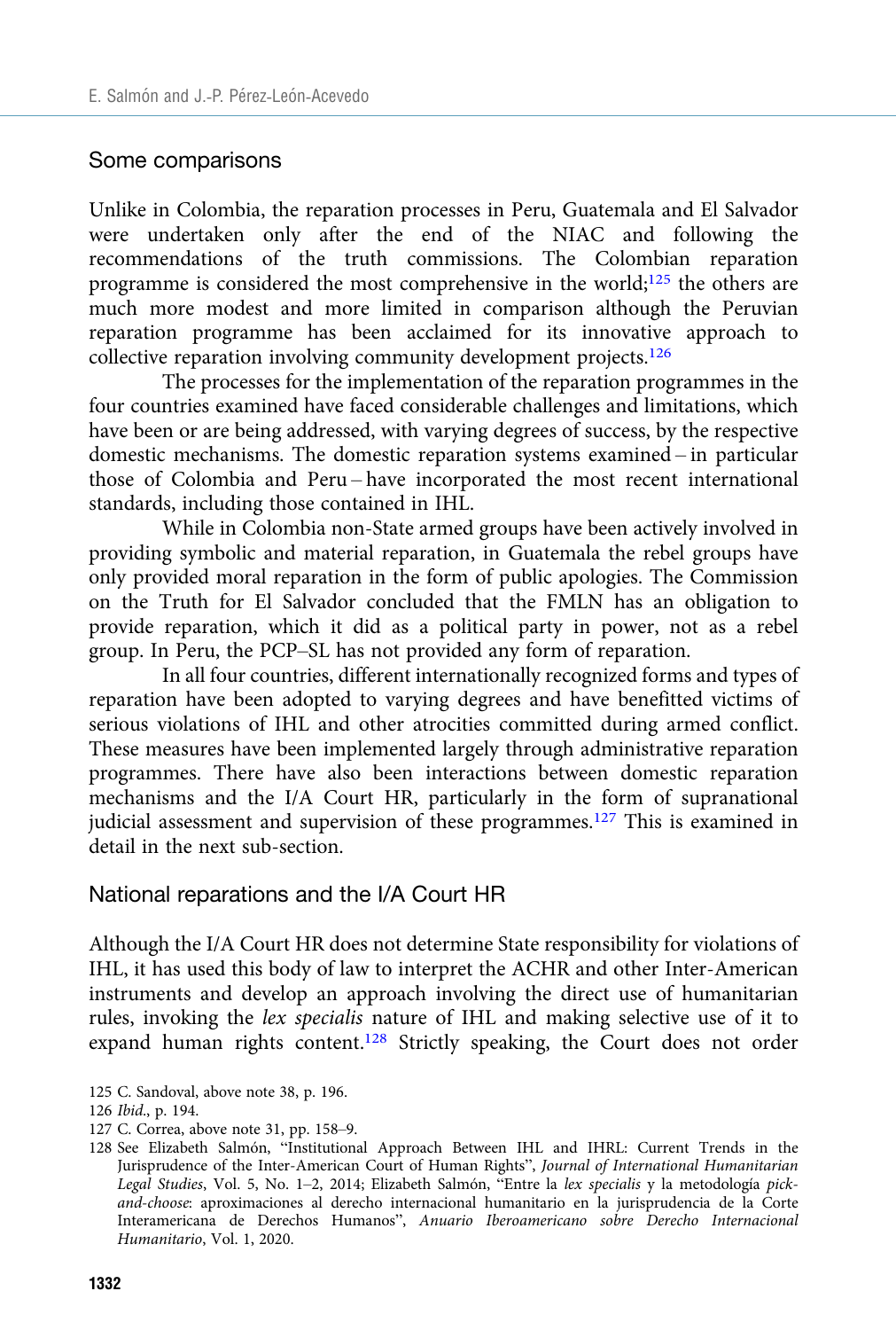reparation for violations of IHL by a State. However, in application of Article 63(1) of the ACHR, it has developed robust case law on reparation for harm caused to victims as a result of serious violations of their rights in NIACs.

Of particular importance is the concept of "comprehensive reparation", a term coined by the I/A Court HR and developed over several decades. In the words of the Court, "comprehensive reparation of the abridgment of a right protected by the Convention cannot be restricted to payment of compensation to the next of kin",<sup>129</sup> which means that reparation for harm caused by a violation of an international obligation requires "whenever possible, full restitution (restitutio in integrum), which is to reinstate the situation that existed prior to the commission of the violation".<sup>130</sup> Under this comprehensive reparation approach, the Court has developed and ordered a variety of reparation measures involving monetary compensation, rehabilitation, symbolic reparation (satisfaction) and guarantees of non-repetition to be provided individually or collectively to direct and indirect victims.<sup>131</sup> These standards have made an important contribution to reparation in the region and have been taken into account by other supranational courts, such as the ICC.132

As Sandoval points out, the approach of the I/A Court HR to domestic reparation programmes has evolved.133 Some Latin American countries that have experienced a NIAC have used subsidiarity as an argument in cases against the State in a bid to get the Court to order reparation to be provided through their own existing domestic reparation programmes.<sup>134</sup>

In its original approach in the case of the Plan de Sánchez Massacre v. Guatemala (2004), concerning the massacre that occurred during the NIAC, the I/A Court HR did not take into account Guatemala's arguments about its national reparation programme and instead applied its comprehensive reparation approach,<sup>135</sup> ordering a number of specific measures.<sup>136</sup> The Court ordered, among other things, monetary compensation, ceremonies to honour the memory of the victims and the provision of decent housing, water supply, a sewage system and a health centre.137 The Court did not consider subsidiarity, opting to exercise full jurisdiction over reparations and not defer to Guatemala's national reparation

<sup>129</sup> For example, I/A Court HR, Mapiripán Massacre v. Colombia, Judgment, 15 September 2005, para. 214.

<sup>130</sup> For example, I/A Court HR, Cantoral Benavides v. Peru, Reparations and Costs, Judgment, 3 December 2001, para. 41.

<sup>131</sup> Jo Pasqualucci, The Practice and Procedure of the Inter-American Court of Human Rights, 2nd ed., Cambridge University Press, Cambridge, 2013, pp. 188–250.

<sup>132</sup> For example, ICC, Lubanga, ICC-01/04-01/06-3129-AnxA, Order for Reparations, 3 March 2015, paras 33 and 39–40.

<sup>133</sup> See C. Sandoval, above note 38, pp. 197–221. See also Juan-Carlos Ochoa-Sánchez, "Review by the Inter-American Court of Human Rights and Domestic Reparation Programmes: Towards a More Nuanced Approach", International Journal of Human Rights, Vol. 25, No. 6, 2021.

<sup>134</sup> C. Sandoval, above note 38, p. 190.

<sup>135</sup> Ibid., p. 197.

<sup>136</sup> I/A Court HR, Plan de Sánchez Massacre v. Guatemala, Reparations, Judgment, 19 November 2004, para. 125.

<sup>137</sup> Ibid.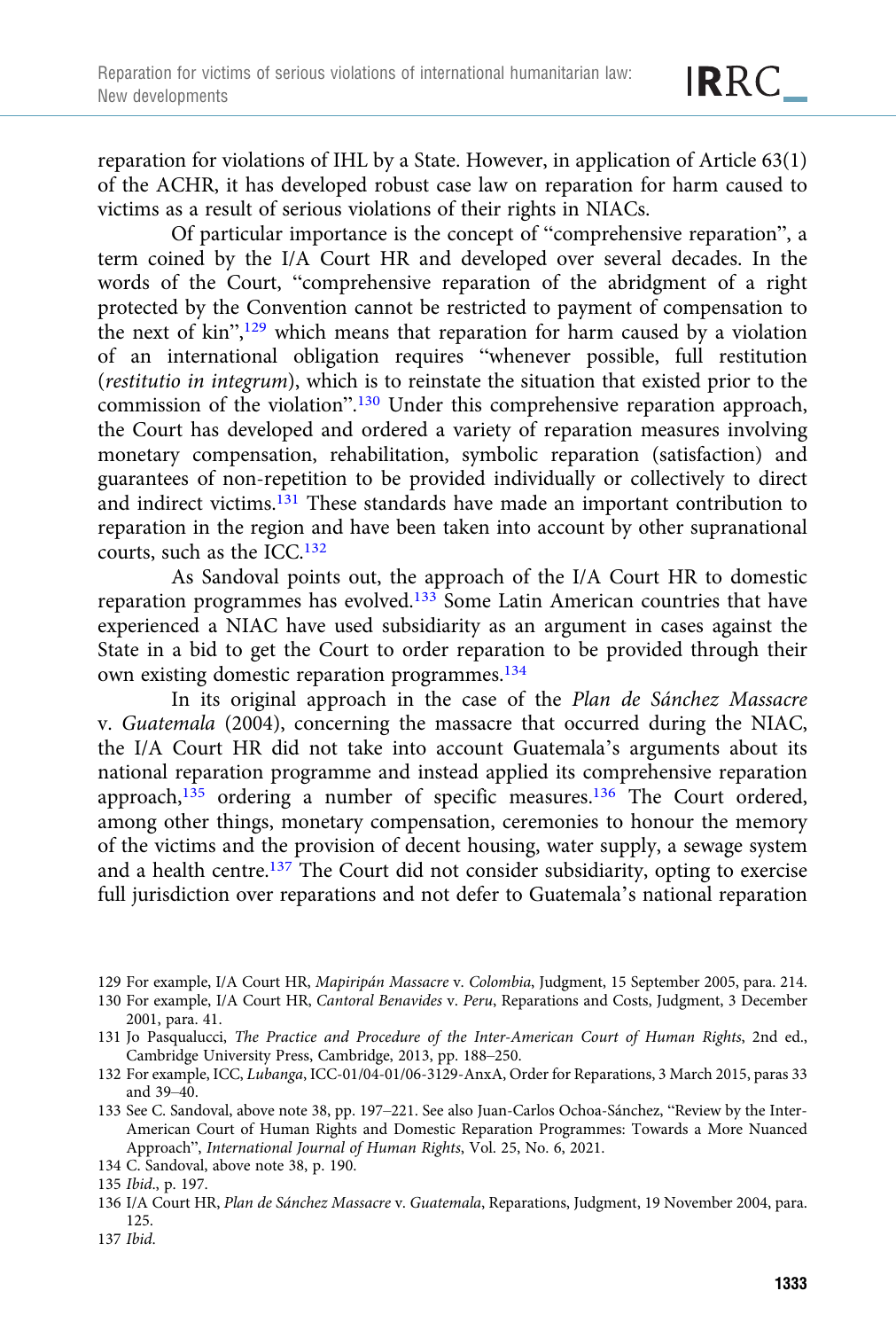programme.138 This jurisprudential approach was also adopted in other cases involving armed conflicts,<sup>139</sup> including cases related to the Colombian NIAC, such as the Mapiripán Massacre (2005),<sup>140</sup> and to El Salvador's NIAC, for example, El Mozote (2012).<sup>141</sup> Between 2004 and 2013, the Court adopted an approach based on the specific case before it and did not review domestic reparation programmes.142

The I/A Court HR later adopted a more balanced approach in the case of Operation Genesis v. Colombia (2013) concerning the Colombian NIAC. It partly accepted the argument put forward by Colombia, which invoked the principle of subsidiarity and asked the Court not to order reparations on the grounds that the presumed victims had not claimed compensation from domestic reparation mechanisms.143 The Court did, however, order additional forms of reparation or qualify its orders. In this case, the Court therefore deferred to Colombia's domestic reparation programme on those forms of reparation included in it, namely compensation, rehabilitation and restitution.<sup>144</sup> The case shows that the Court can play a subsidiary role for some forms of reparation but may impose conditions on how its orders are to be carried out, such as deadlines for implementation or giving priority to certain beneficiaries.<sup>145</sup> In fact, the Court established a number of requirements that domestic reparation programmes have to meet if decisions on reparation were to be wholly or partly deferred to them.146

The I/A Court HR has given some form of deference to domestic programmes in cases against Peru and Guatemala related to their NIACs. However, in contrast to its approach with Colombia, the Court has been more cautious with these States, possibly because of the lack of evidence regarding the merits of their domestic reparation programmes, etc.<sup>147</sup> Although Peru invoked its reparation programme in relation to the matter of compensation and rehabilitation in the case of the Peasant Community of Santa Bárbara (2015) so as to avoid the Court ordering it to provide these forms of reparation, the Court, based on its own case law, issued reparation orders to this effect, owing to evidentiary issues relating to the payment of compensation. It did the same in the case of Tenorio Roca  $(2016)$ ,<sup>148</sup> regardless of the rehabilitation measures available under the domestic reparation programme. The Court did, however, order

138 C. Sandoval, above note 38, p. 200.

- 143 I/A Court HR, Operation Genesis v. Colombia, Judgment, 20 November 2013, para. 465.
- 144 C. Sandoval, above note 38, p. 201.

- 146 I/A Court HR, Operation Genesis, above note 143, paras 470–1; J.-C. Ochoa-Sánchez, above note 133, p. 901.
- 147 C. Sandoval, above note 38, p. 201. See also J.-C. Ochoa-Sánchez, above note 133, pp. 900–3.

<sup>139</sup> Ibid.

<sup>140</sup> I/A Court HR, Mapiripán Massacre, above note 129; I/A Court HR, Ituango Massacres v. Colombia, Judgment, 1 July 2006; I/A Court HR, Pueblo Bello Massacre v. Colombia, Judgment, 31 January 2006.

<sup>141</sup> I/A Court HR, Massacres of El Mozote and Surrounding Areas v. El Salvador, Judgment, 25 October 2012. 142 J.-C. Ochoa-Sánchez, above note 133, p. 900.

<sup>145</sup> Ibid., p. 206.

<sup>148</sup> I/A Court HR, Peasant Community of Santa Bárbara v. Peru, Judgment, 1 September 2015, paras 327–36; I/A Court HR, Tenorio Roca et al. v. Peru, Judgment, 22 June 2016, paras 281–4; C. Sandoval, above note 38, p. 209.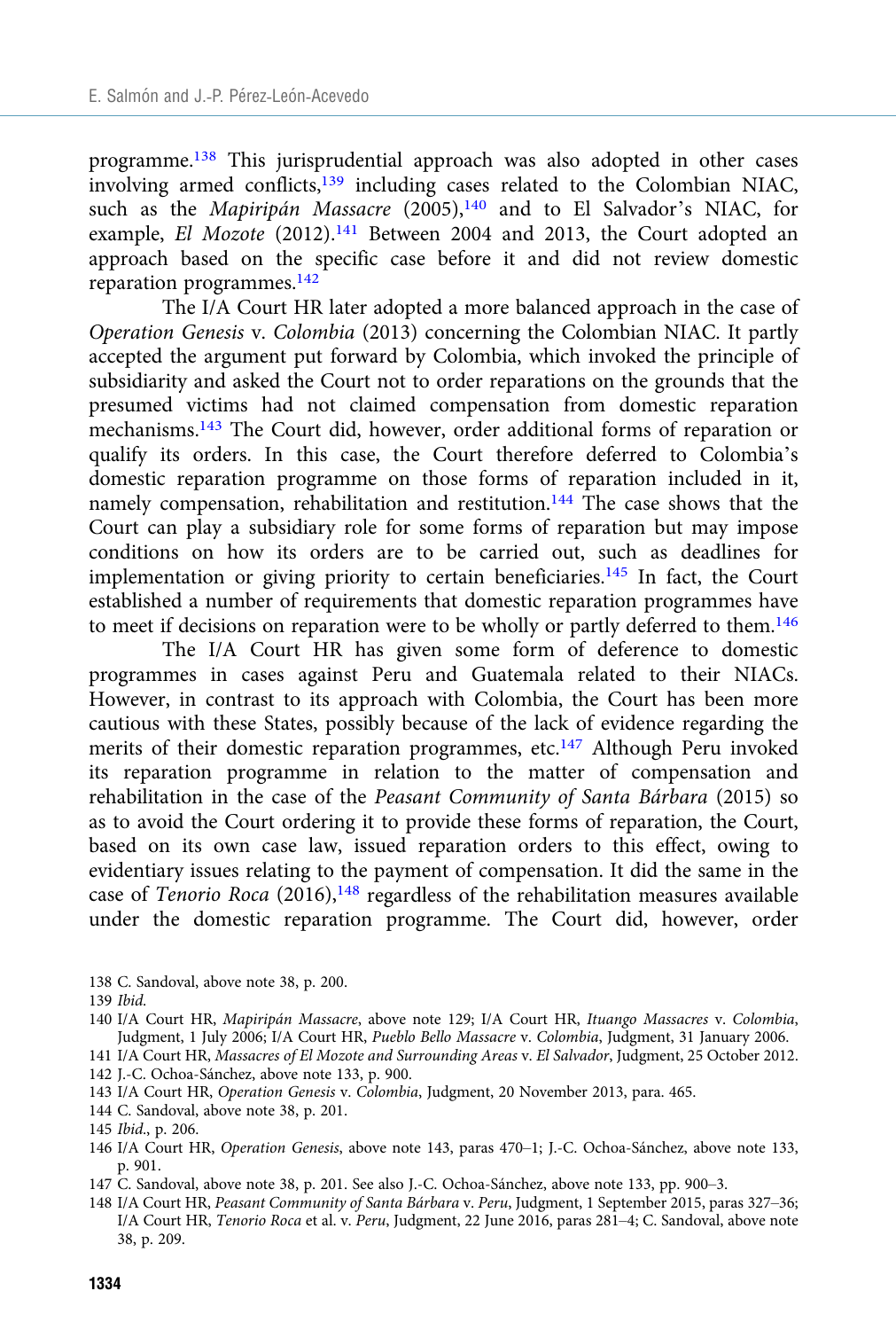reparation in the form of scholarships for higher education, in line with Peru's reparation programme, when the State provided sufficient information.<sup>149</sup>

In relation to Guatemala's NIAC, in the cases of Río Negro Massacres (2012) and Chichupac and Rabinal (2016), the I/A Court HR ordered the State to provide compensation but specified that the amounts already awarded to victims under the domestic reparation programme must be recognized as part of the compensation due to them and deducted from the amounts ordered by the Court.150 In this way, the Court was able to reconcile its case law on reparation with the country's domestic reparation measures, particularly monetary compensation, giving only partial and limited deference to Guatemala.151 In Chichupac and Rabinal, the Court assessed reparation according to its own standards and based on the specific case before it.<sup>152</sup>

In the El Mozote case (2012) concerning El Salvador's NIAC, Judge García-Sayán indicated that in the case of massive and widespread human rights violations, domestic reparation programmes require effective mechanisms for the participation of the victims receiving reparation under them.153 In Rochac Hernández et al. (2014), also relating to El Salvador's NIAC, the I/A Court HR assessed positively the measures taken by the State to provide medical care to some of the victims in this case.154 However, the Court also found it necessary to order the State to provide rehabilitation measures, including immediate and appropriate care offered free of charge to victims suffering physical and psychological ailments as a result of the violations found to have been committed.<sup>155</sup>

More recently, the I/A Court HR revisited its approach to subsidiarity in relation to reparation developed in the case of Operation Genesis,<sup>156</sup> examined above. In Yarce et al. v. Colombia (2016), concerning the Colombian NIAC, the Court recognized that domestic administrative reparation programmes are legitimate mechanisms for providing reparation when there are large numbers of victims that exceed the capacity of domestic courts.157 Nonetheless, the Court denied Colombia's request for it to defer to its domestic reparation programme on the grounds that it was not enough for Colombia to indicate the reparation measures included in its programme in general terms and that it must specify how the measures would be applied to each individual victim in order to determine whether it could defer to the country's own programme under the principle of complementarity.158

154 I/A Court HR, Rochac Hernández et al. v. El Salvador, Judgment, 14 October 2014, para. 219.

157 I/A Court HR, Yarce et al. v. Colombia, Judgment, 22 November 2016, para. 326.

158 Ibid., para. 328.

<sup>149</sup> I/A Court HR, Tenorio Roca, ibid., paras 294–8; C. Sandoval, above note 38, p. 209.

<sup>150</sup> I/A Court HR, Río Negro Massacres v. Guatemala, Judgment, 4 September 2012, para. 304; Members of the Village of Chichupac and neighbouring communities of the Municipality of Rabinal v. Guatemala, Judgment, 30 November 2016, para. 326.

<sup>151</sup> C. Sandoval, above note 38, p. 208.

<sup>152</sup> J.-C. Ochoa-Sánchez, above note 133, p. 902.

<sup>153</sup> I/A Court HR, El Mozote, above note 141, Concurring Opinion of Judge Diego García-Sayán, para. 33.

<sup>155</sup> Ibid., paras 219–23.

<sup>156</sup> C. Sandoval, above note 38, pp. 201–13; N. Sánchez and A. Rudling, above note 51, p. 27.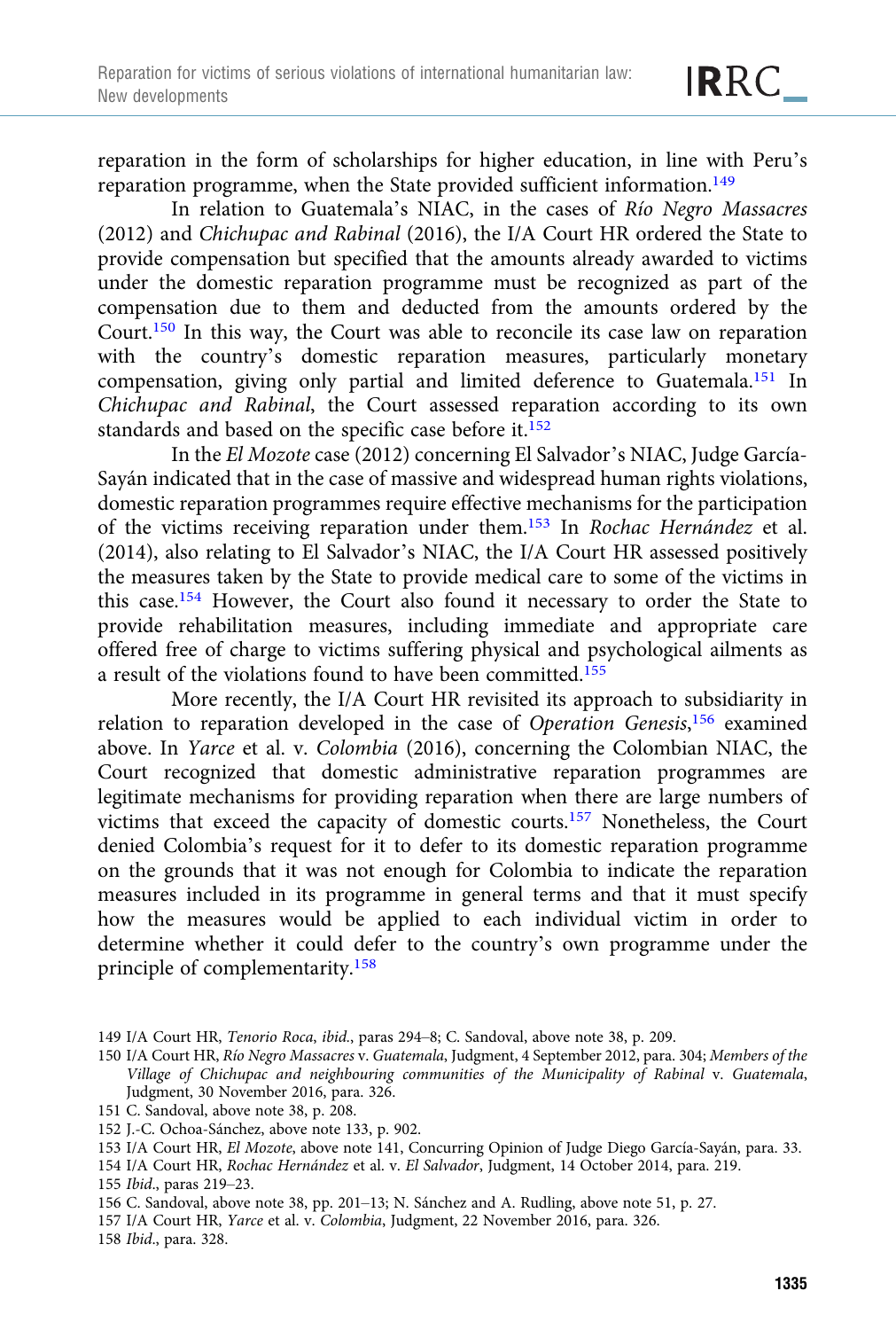Similarly, in Vereda La Esperanza v. Colombia (2017), while the I/A Court HR acknowledged and appreciated the efforts made by Colombia to provide reparation to victims of the NIAC through domestic mechanisms, it found that, by virtue of the principle of subsidiarity/complementarity, it was not prevented from ruling autonomously on reparation measures because the victims in this case had not received domestic reparation and the domestic reparation programme did not exclude access to complementary domestic or supranational judicial reparation processes.159

The I/A Court HR has therefore engaged with reparation for victims of NIACs in the countries examined. There are a number of important developments that should be mentioned in relation to the implementation and impact of the judgments of the I/A Court HR on reparation in the countries in question. In Colombia, the Council of State has been consolidating the case law on reparation for victims of the NIAC, incorporating reparation criteria developed by the I/A Court HR since 2002. The Council has added measures such as rehabilitation, satisfaction and guarantees of non-repetition to its traditional package of compensation and presumes moral harm suffered by direct and indirect victims.160

There are approximately thirty I/A Court HR judgments against Peru concerning its NIAC.<sup>161</sup> In the majority of cases, Peru has paid the compensation ordered by the Court but has failed to implement other measures also ordered by the Court, namely providing physical and psychological rehabilitation, establishing the whereabouts of the missing and returning remains to families.<sup>162</sup>

The I/A Court HR has issued some fifteen judgments against Guatemala in relation to its NIAC, in which it has ordered measures including compensation, rehabilitation, acknowledgement of the truth by the State, the erection of monuments and guarantees of non-repetition.<sup>163</sup> Guatemala has failed to comply with the judgments for reasons including a lack of resources although it has carried out some of the reparation measures ordered by the Court in some of the cases.164

Finally, the I/A Court HR has ruled on four cases concerning El Salvador's NIAC, and the State has implemented reparation measures ordered by the Court, consisting of symbolic reparation (public apologies), development programmes, monetary compensation, medical and psychological care and the establishment of a register of victims.165 However, El Salvador has yet to implement other measures ordered by the Court, in particular, the tracing of missing persons and criminal investigation and prosecution.<sup>166</sup>

- 161 J. Guillerot, above note 79, p. 49.
- 162 Ibid.
- 163 D. Martínez and L. Gómez, above note 93, pp. 41 and 43–4.

164 Ibid., p. 44.

<sup>159</sup> I/A Court HR, Vereda La Esperanza v. Colombia, Judgment, 31 August 2017, paras 264–5.

<sup>160</sup> N. Sánchez and A. Rudling, above note 51, p. 26.

<sup>165</sup> Special Rapporteur, above note 114, paras 51–2.

<sup>166</sup> Ibid., para. 69.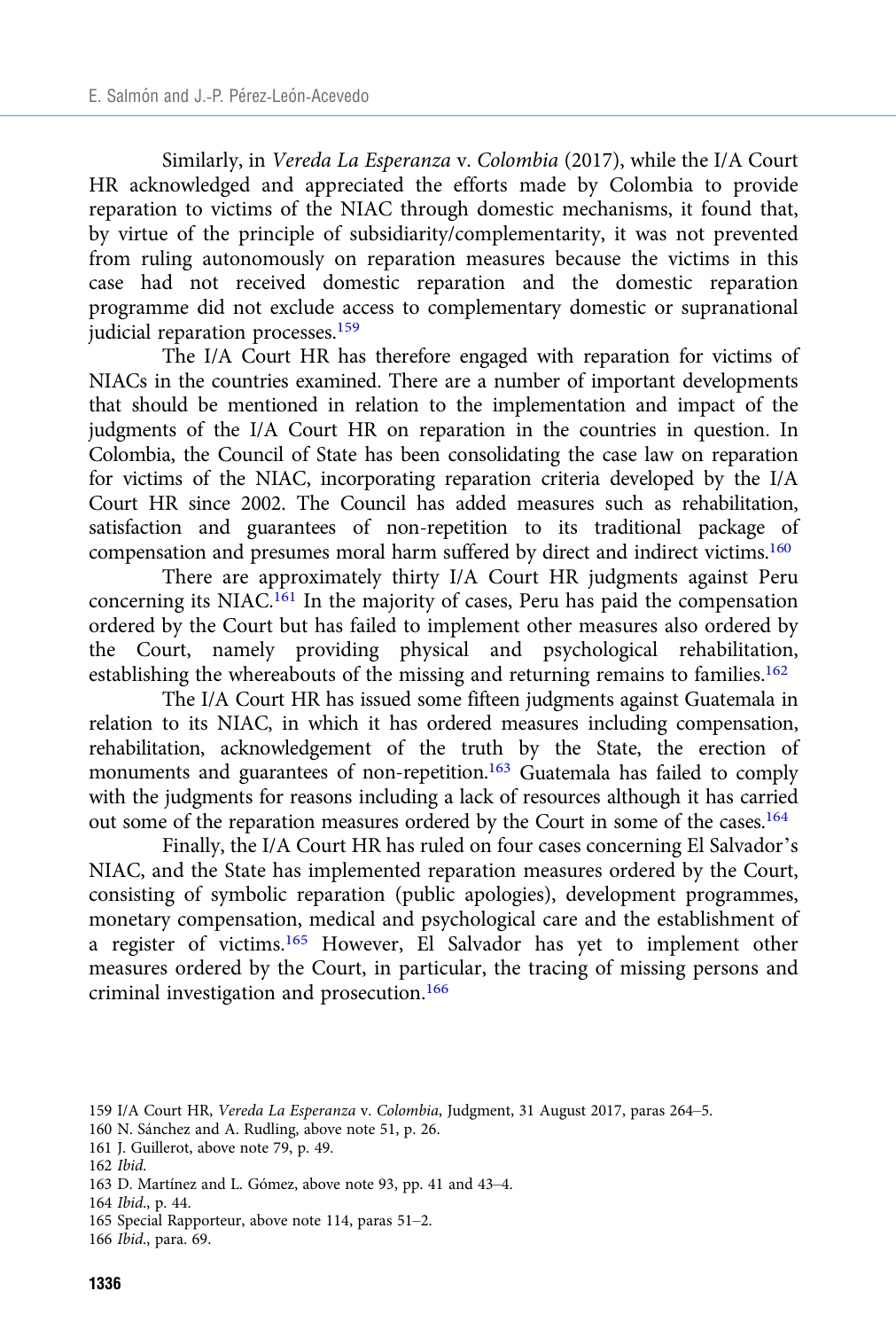# Reparation for victims of serious violations of IHL and the ICC

Importance and limitations of the ICC reparation system

Although IHL and international criminal law are separate bodies of law, there are significant overlaps and direct connections between them as the criminalization of serious violations of IHL gives rise to war crimes and entails criminal responsibility.<sup>167</sup> IHL not only deals with the responsibility of States and armed groups, but also individual criminal responsibility,<sup>168</sup> including the obligation to provide reparation for harm caused.<sup>169</sup> The ICC and other international and hybrid criminal courts are therefore mechanisms that apply, enforce and implement IHL, particularly in relation to serious violations of IHL which constitute war crimes.<sup>170</sup>

Traditionally, the victims of serious violations of IHL, which are war crimes, were not able to claim reparation in international and hybrid criminal courts. The ICC was the first such court to introduce a reparation system under which victims of war crimes and other atrocities committed during armed conflict can claim and receive reparation from those convicted. Most hybrid criminal courts have followed this model.

Recent and emerging ICC practice on reparation began in 2012 with the Lubanga case. As this practice shows, the ICC is able to act as an important global or international mechanism allowing victims of serious violations of IHL to exercise their right to claim and receive reparation. There are various reasons for this. The first is that IHL forms part of the applicable law of the ICC. The ICC has jurisdiction over war crimes, which are serious violations of IHL committed in IACs and NIACs, namely grave breaches of the Geneva Conventions, serious violations of common Article 3 and other serious violations of the laws and customs applicable in IACs and NIACs.171 In addition, the applicable (subsidiary) sources of law of the ICC include "applicable treaties and the principles and rules of international law, including the established principles of the international law of armed conflict".<sup>172</sup>

A second reason is that the award of reparation to victims by the ICC derives from individual criminal responsibility for war crimes and other international crimes committed in armed conflicts. As of April 2022, the ICC has issued orders for reparations for victims of war crimes in four cases. The crimes in question are: enlisting and conscripting children under the age of 15 years and using them to participate actively in hostilities (Lubanga);<sup>173</sup> murder, attack against civilians,

- 171 Rome Statute of the ICC, Art. 8.
- 172 Rome Statute of the ICC, Art. 21(1)(b).
- 173 ICC, Lubanga, ICC-01/04-01/06-2904, Decision Establishing the Principles and Procedures to be Applied to Reparations, 7 August 2012.

<sup>167</sup> M. Sassòli, above note 1, pp. 151–67 and 443–51; Antonio Cassese, International Criminal Law, 2nd ed., Oxford University Press, Oxford, 2008, pp. 81–97.

<sup>168</sup> M. Sassòli, above note 1, pp. 151–67; E. Crawford and A. Pert, above note 38, pp. 280–7.

<sup>169</sup> S. Furuya, above note 32, pp. 62–5.

<sup>170</sup> Ibid., pp. 287–9; M. Sassòli, above note 1, pp. 159–67 and 443–51.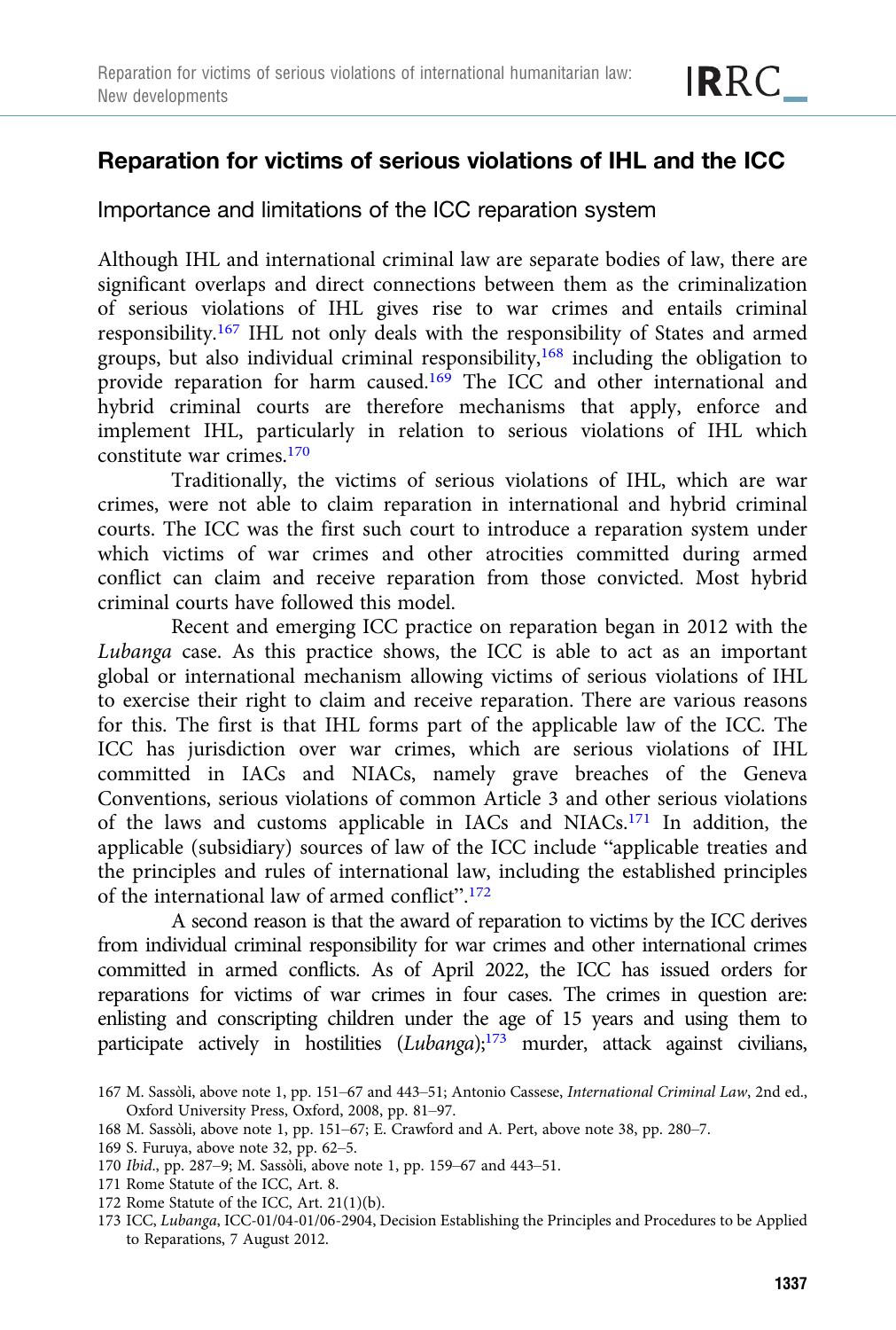destruction of property and pillaging  $(Katanga)$ ;<sup>174</sup> attacking religious and historic buildings (Al-Mahdi);<sup>175</sup> and murder, attacks against civilians and civilian objects, sexual crimes, forced displacement of civilians and enlisting and conscripting children under the age of 15 years and using them to participate in hostilities (Ntaganda).<sup>176</sup>

The third reason is that, in its case law on reparation and war crimes, the ICC has invoked provisions of IHL as a source of law on reparation for victims of serious violations of IHL. The ICC has, for example, used the UN Principles to interpret provisions of its instruments on reparation and to rule on matters such as categories of beneficiaries of reparation (direct and indirect victims), forms of reparation (compensation and satisfaction) and types of harm to be repaired (physical, psychological and material harm).177 When analysing the legal elements of war crimes, with a view to determining sentences and reparation, the ICC has invoked IHL treaties, including the Geneva Conventions and their Additional Protocols and the Second Hague Protocol for the Protection of Cultural Property, on the one hand, and the case law of other international and hybrid criminal courts on war crimes on the other.<sup>178</sup>

The fourth reason has to do with the characteristics of the ICC reparation system, which differ from those of other international mechanisms. One of the differences with other international courts is that under the ICC reparation system, individuals exercise their status as subjects of IHL actively<sup>179</sup> by exercising their right, as victims of serious violations of IHL, to claim and receive reparation and also passively because those convicted have an obligation to provide reparation to victims. Unlike non-judicial international mechanisms, the ICC's reparation orders are binding.

A fifth reason is that, when domestic mechanisms fail, the ICC can be the last chance for victims of serious violations of IHL to get justice. The ICC can only act when States are unable or unwilling to deliver justice under the principle of complementarity.180 Such failings on the part of the State also generally result in a failure to provide reparation to victims of serious violations of IHL. Even when there are domestic reparation mechanisms in place, international judicial reparation measures may also be necessary, including those ordered by the ICC. This is the case when domestic reparation programmes trivialize the suffering of the victims<sup>181</sup> or when truth and reconciliation commissions play only a symbolic role and do not result in reparation for victims.<sup>182</sup>

- 174 ICC, Katanga, ICC-01/04-01/07-3728-tENG, Order for Reparations, 24 March 2017.
- 175 ICC, Al-Mahdi, ICC-01/12-01/15-236, Reparations Order, 17 August 2017.
- 176 ICC, Ntaganda, ICC-01/04-02/06-2659, Reparations Order, 8 March 2021.
- 177 ICC, Lubanga, above note 132, paras 13–44.
- 178 For example, ICC, Al-Mahdi, ICC-01/12-01/15-171, Judgment and Sentence, 27 September 2016, paras 14–16.
- 179 Anne Peters, Beyond Human Rights: The Legal Status of the Individual in International Law, Cambridge University Press, Cambridge, 2016, pp. 60–232 and 255–81; C. Evans, above note 37, pp. 117–28.
- 180 Rome Statute of the ICC, Art. 17.
- 181 Martha Minow, Between Vengeance and Forgiveness: Facing History After Genocide and Mass Violence, Beacon Press, Boston, 1998, p. 93.
- 182 Pablo De Greiff, "Introduction", in Pablo De Greiff (ed.), The Handbook of Reparations, Oxford University Press, Oxford, 2006, p. 2.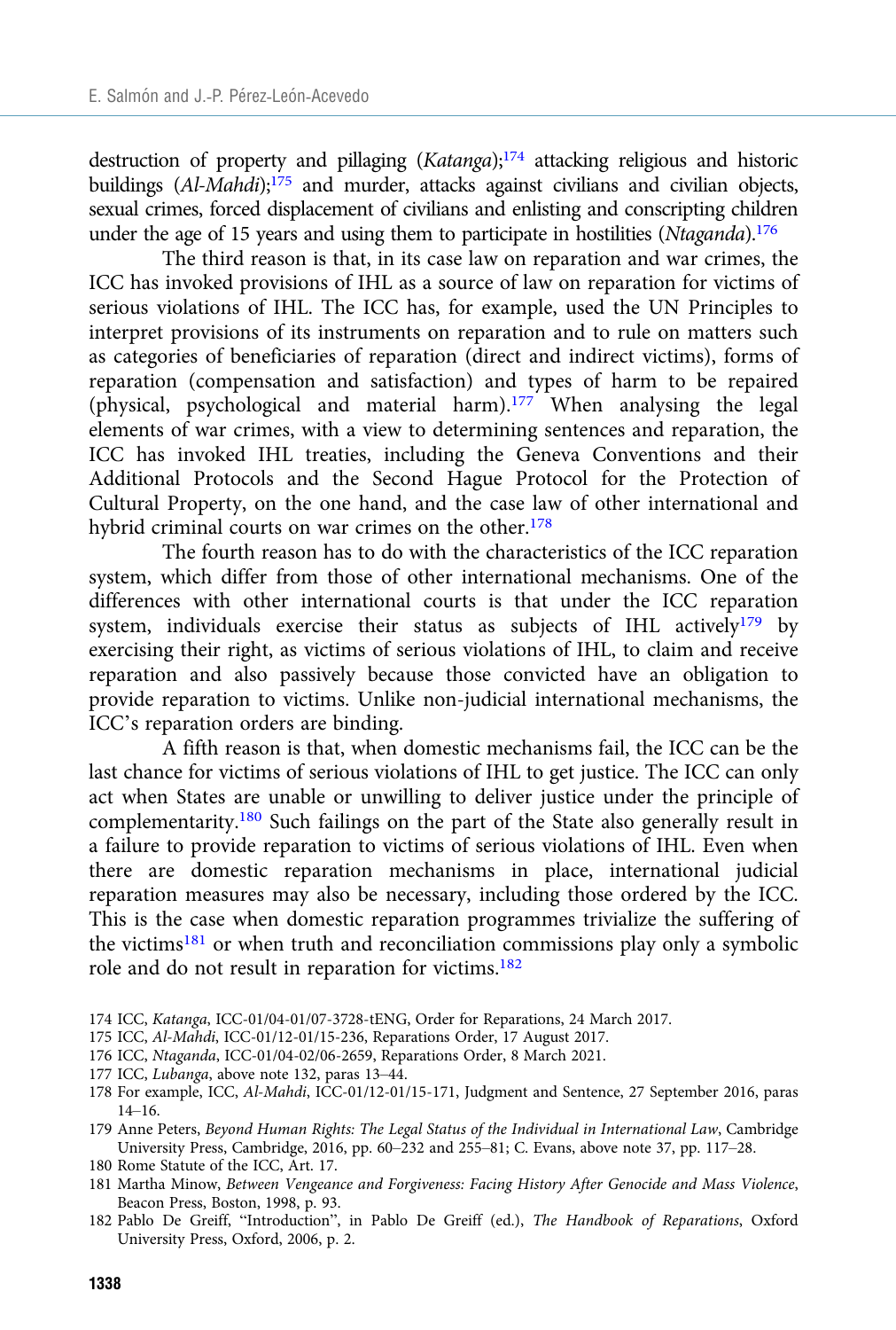The ICC reparation system also has some significant shortcomings and limitations in ensuring reparation for harm caused to victims of serious violations of IHL. The main issue is that, under the principle of individual criminal responsibility, the ICC can only issue reparation orders against convicted individuals183 and not against States or non-State armed groups. Article 75(2) of the Rome Statute of the ICC articulates this principle: "The Court may make an order directly against a convicted person specifying appropriate reparations." The ICC has applied this principle in its case law on reparation.<sup>184</sup>

The ICC cannot therefore issue reparation orders against States, armed groups or corporations involved in armed conflicts. Such a limited legal mandate leads to problems in practice because it ignores the complex realities of contemporary armed conflicts and the need to provide reparation for harm caused to victims by actors responsible for serious violations of IHL and other atrocities committed during armed conflict.

As the ICC can only issue reparation orders against convicted individuals, implementation of the reparation measures ordered is highly problematic. All the convicted individuals that the ICC has ordered to provide reparation have so far (as of April 2022) been declared indigent. The Trust Fund for Victims, which is responsible for enforcing ICC reparation orders, has faced funding problems, having to rely on voluntary contributions, and has encountered difficulties in delivery due to security issues and the challenges of practical implementation in complex contexts.<sup>185</sup> This has prevented more substantial and comprehensive reparation orders from being issued and implemented for victims of serious violations of IHL. As other authors have pointed out,186 the ICC should have jurisdiction to order reparations against (or related cooperation from) States and other entities, especially non-State armed groups. This would require the applicable provisions of the ICC Statute, particularly Article 75, to be amended.

In this context, the universe of claimants/beneficiaries of reparation, the forms and types of reparation and their implementation are restricted and limited in the ICC reparation system. In spite of these limitations, the reasons explained above justify the importance afforded to the system. Victims of armed conflict have exercised their right to reparation and obtained at least some measure of justice through this system, as described in the sub-section below.

<sup>183</sup> See Carsten Stahn, "Reparative Justice after the Lubanga Appeals Judgment: New Prospects for Expressivism and Participatory Justice or 'Juridified Victimhood' by Other Means?", Journal of International Criminal Justice, Vol. 13, No. 4, 2015.

<sup>184</sup> ICC, Lubanga, above note 132, paras 20–1.

<sup>185</sup> See Luke Moffett and Clara Sandoval, "Tilting at Windmills: Reparations and the International Criminal Court", Leiden Journal of International Law, Vol. 34, No. 3, 2021.

<sup>186</sup> Eva Dwertmann, The Reparation System of the International Criminal Court, Martinus Nijhoff, Leiden/ Boston, 2010, pp. 51–6; Conor McCarthy, Reparations and Victim Support in the International Criminal Court, Cambridge University Press, Cambridge, 2012, pp. 317–18.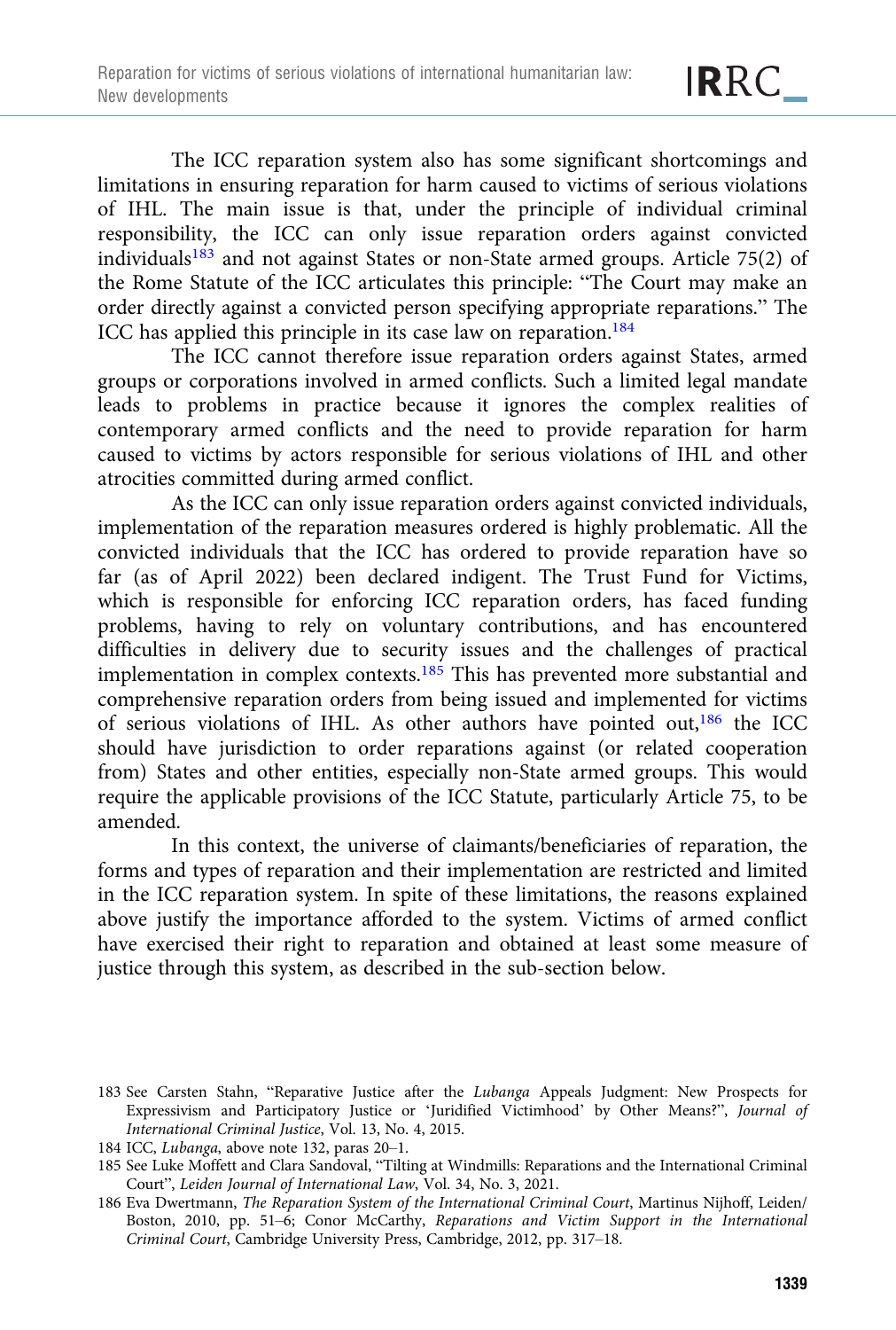#### Justice for victims of serious violations of IHL and reparation at the ICC

Along with the supranational courts that determine State responsibility and domestic mechanisms, the ICC reparation system too has begun to make an important contribution to operationalizing the right of victims of serious violations of IHL to reparation in terms of procedural and substantive justice. While procedural justice entails fair proceedings and procedural rights of victims, substantive justice refers to the outcomes obtained for victims at the ICC.<sup>187</sup> Procedural and substantive justice for victims of serious violations of IHL under the ICC reparation system also includes elements of restorative justice:188 victims are at the centre of justice mechanisms and the delivery of reparation is a priority.189

As far as procedural justice is concerned, although the "civil party" does not exist as such at the ICC, victims of serious violations of IHL, as claimants of reparation, are actual parties to the proceedings at the ICC, along with the convicted party, at the post-conviction reparation stage, as the Court itself has repeatedly maintained.<sup>190</sup> While in the stages of the proceedings prior to the conviction, including the trial and proceedings directly related to affirming or reversing the conviction, victims can be participants under Article 68(3) of the Rome Statute of the ICC, but not parties to the proceedings, at the reparation stage which takes place after the conviction, if there is one, the victims are parties to the proceedings.<sup>191</sup> This is a crucial development and contrasts with what has happened at other international and hybrid criminal courts, where victims have only been involved as witnesses or participants.

This role as party to the proceedings gives victims of serious violations of IHL procedural rights enabling them to effectively exercise their right to reparation during the post-conviction reparation stage. According to ICC instruments and practice, these rights include the following:192 first, present written and oral arguments on substantive and procedural aspects of reparation; second, present evidence and call witnesses and experts to testify in support of their reparation claims, particularly on the existence and type of harm suffered and the causal relationship between the crimes committed and the harm caused; third, respond to arguments on reparation and object to evidence presented by the defence in reparation proceedings; fourth, appeal decisions on reparation and participate as a party to such proceedings; fifth, fulfil their role as parties in the

187 L. Moffett, above note 43, pp. 29–38.

<sup>188</sup> Ibid., pp. 41–3.

<sup>189</sup> See David O'Mahony and Jonathan Doak, Reimagining Restorative Justice: Agency and Accountability in the Criminal Process, Hart Publishing, London, 2017, pp. 76–89.

<sup>190</sup> For example, ICC, Lubanga, ICC-01/04-01/06-2953, Decision on the Admissibility of the Appeals Against Trial Chamber I's "Decision Establishing the Principles and Procedures to be Applied to Reparations", 14 December 2012, para. 67; ICC, Katanga, above note 174, para. 15. See also Juan Pablo Pérez-León-Acevedo, Victims' Status at International and Hybrid Criminal Courts: Victims' Status as Witnesses, Victim Participants/Civil Parties and Reparations Claimants, Åbo Akademi University Press, Åbo, 2014, pp. 678–93; Christoph Safferling and Gurgen Petrossian, Victims Before the International Criminal Court: Definition, Participation, Reparation, Springer, Cham, 2021, p. 269.

<sup>191</sup> See ICC, Lubanga, ibid., para. 67; ICC, Katanga, above note 174, para. 15.

<sup>192</sup> Rome Statute of the ICC, Arts 75 and 82(4). See also case law: above notes 173–8.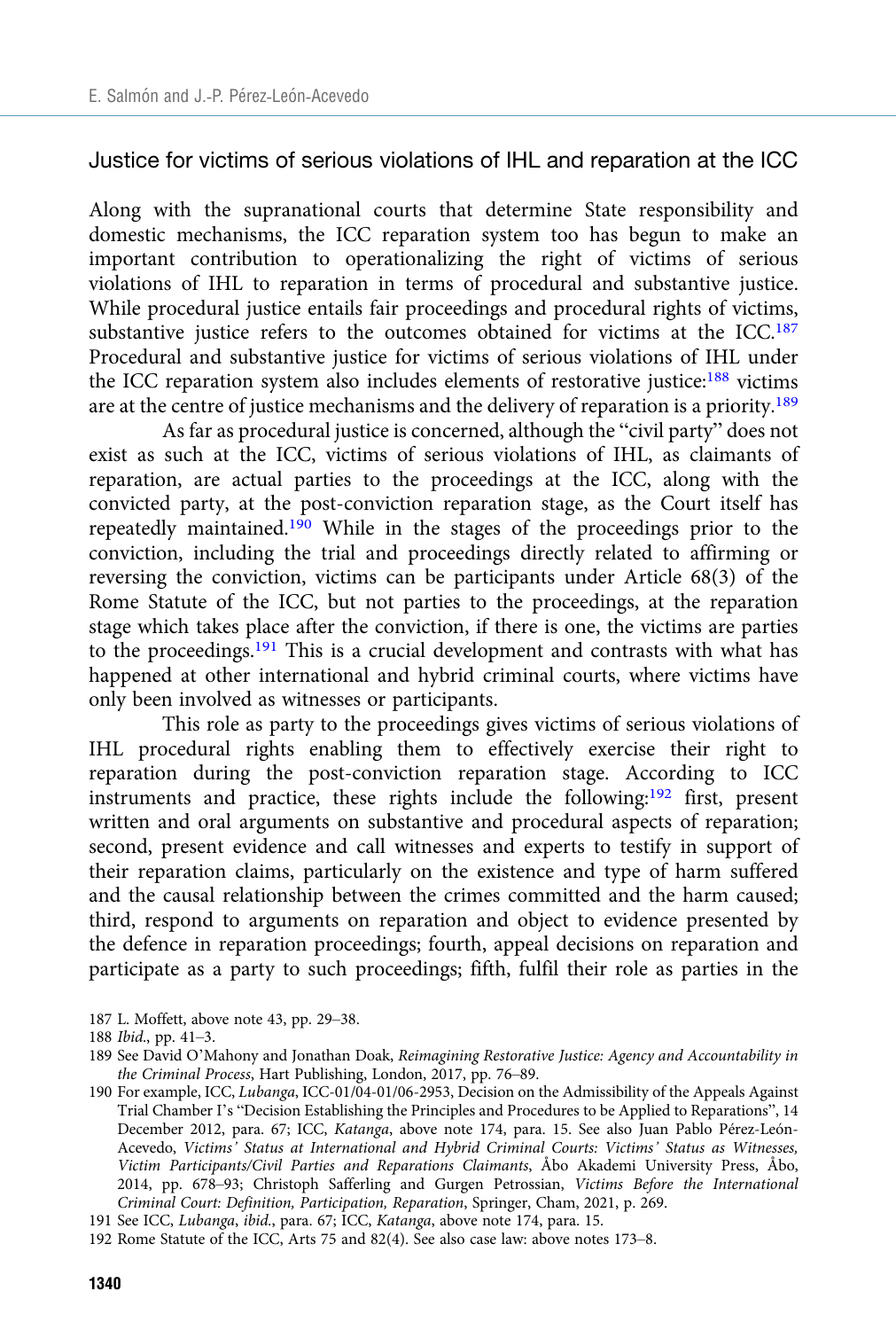implementation of reparations ordered by the ICC, particularly before the Trust Fund for Victims which is responsible for enforcing reparation orders; and sixth, benefit from legal representation, psychological counselling and protection to ensure their safety and well-being during the reparation proceedings.

The ICC reparation system also has a number of significant procedural shortcomings. First, the procedural rights of victims as parties to the proceedings are mainly exercised though lawyers representing groups of victims. This is necessary because of the large number of claimants seeking reparation at the ICC and for the sake of procedural efficiency. However, this permanent legal intermediation means that the role of victims as parties to post-conviction reparation proceedings and their procedural rights as such are more symbolic than real.

A second issue is that the universe of victims has been procedurally limited because although reparation claimants and beneficiaries include both direct victims and indirect victims (those who suffer harm as a result of harm caused to direct victims),193 only the victims of crimes for which there is a conviction can receive reparation.194 Additionally, the ICC, as a criminal court, applies high evidentiary and procedural standards in relation to the causal nexus between the crime and the harm caused, among other things, which reduces the universe of beneficiaries of reparation.195

The third problem is that victims have no recourse to procedural remedies to claim reparation at the ICC when there is no conviction. The fact that a conviction is required for the ICC to issue a reparation order means that if the accused is acquitted, the Court does not award reparation to the victims. Lastly, when those convicted and ordered by the ICC to provide reparation are declared indigent, which is most often the case at the ICC, the victims cannot ask the Court to order States or non-State armed groups to provide the corresponding reparation instead.

In terms of substantive justice, the ICC has ordered various forms of reparation corresponding to the different categories referred to in the UN Principles – compensation, restitution, rehabilitation, satisfaction and guarantees of non-repetition<sup>196</sup> – as individual and/or collective measures. At the ICC, the outcomes have been mixed. In the case of Lubanga, the ICC ordered compensation, restitution and rehabilitation as collective reparation measures and did not order individual reparation or compensation.<sup>197</sup>

In Katanga, individual reparation was confined to monetary compensation measures, but they consisted of the award of a token amount of US\$250 per person.198 Katanga was declared indigent, and the funds used to pay this compensation were donated by the Netherlands. In this case, collective reparation only involved measures to provide support for housing, income-generating

195 Ibid., paras 10–11.

<sup>193</sup> ICC, Lubanga, above note 132, para. 6.

<sup>194</sup> Ibid., paras 20–1.

<sup>196</sup> UN General Assembly, above note 33, UN Principles 19–23.

<sup>197</sup> ICC, Lubanga, above note 132, paras 67–8.

<sup>198</sup> ICC, Katanga, above note 174, para. 230.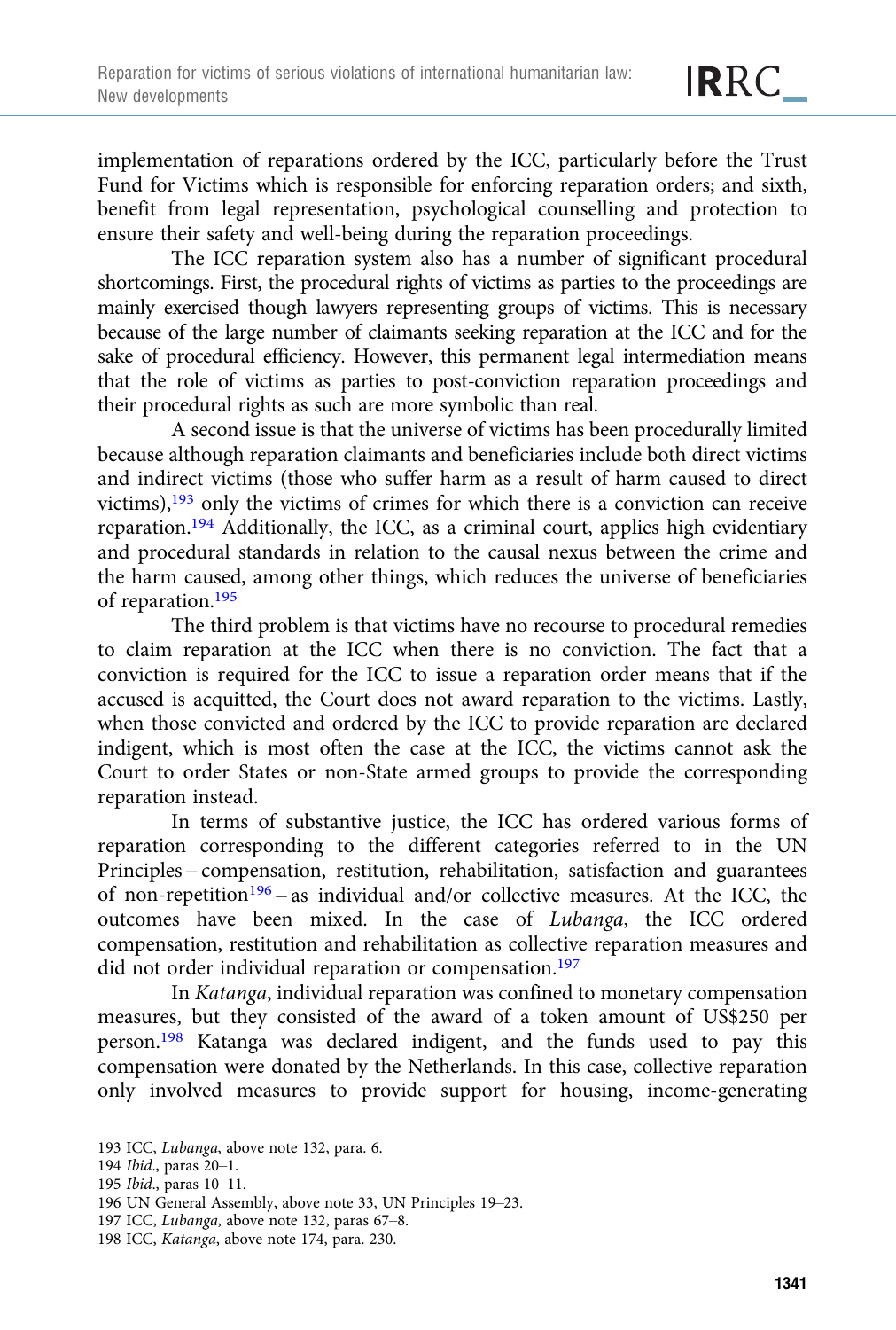activities, education and psychological well-being, $199$  that is, rehabilitation and (partially) restitution measures. The victims asked the ICC not to order measures such as broadcasts of the trial, the erection of monuments, commemorative events or the tracing of missing persons for reasons bound up with the sociocultural context and a sense that such measures were pointless or could lead to social unrest or revictimization.200 Such measures fall into the category of satisfaction and guarantees of non-repetition.<sup>201</sup>

In the case of Al-Mahdi, the ICC ordered individual compensation, but only for a very limited group of victims, and collective reparation consisted of rehabilitation, guarantees of non-repetition and satisfaction measures, including apologies, memorials, commemoration and forgiveness ceremonies.202 The ICC also concluded that the destruction of protected historic and religious buildings in Timbuktu caused suffering to the people of Mali and to the international community.<sup>203</sup> It did not, however, order specific reparation measures for these extremely large and indeterminate groups.

In Ntaganda, the ICC adopted a novel approach; it ordered what it called collective reparations with an individual component.204 Such measures can include different forms of reparation, such as restitution, compensation, rehabilitation and satisfaction for direct and indirect victims.205

At the ICC, collective reparation may be more appropriate than individual reparation because war crimes and other international crimes are collective in nature and cause collective harm.<sup>206</sup> Furthermore, collective reparation is focused on providing redress to people victimized as a group or a collective of victims,207 and can be easier to deliver than individual reparation<sup>208</sup> and can have a broader impact in a transitional justice scenario. $209$  However, individual reparations should also be provided because some victims prefer them<sup>210</sup> and because they address individual aspects of victimization and explicitly acknowledge the individual right of each victim to reparation.<sup>211</sup>

In terms of forms of reparation, where practicable, measures should combine monetary, material and symbolic components rather than relying on a

- 200 Ibid., para. 301.
- 201 UN General Assembly, above note 33, UN Principles 22–3.
- 202 ICC, Al-Mahdi, above note 175, paras 67–71 and 90–104.
- 203 Ibid., paras 60–2.
- 204 ICC, Ntaganda, above note 176, paras 7–9 and 186.
- 205 Ibid., paras 82–8 and 97.
- 206 E. Dwertmann, above note 186, p. 122.
- 207 Lisa Magarrell, Reparations in Theory and Practice, International Center for Transitional Justice, New York, 2007, p. 5; M. Cherif Bassiouni, "International Recognition of Victims' Rights", Human Rights Law Review, Vol. 6, No. 2, 2006, p. 257.
- 208 Frédéric Mégret, "The Case for Collective Reparations Before the International Criminal Court", in Jo-Anne Wemmers (ed.), Reparation for Victims of Crimes against Humanity: The Healing Role of Reparation, Routledge, London, 2014, pp. 177–79.
- 209 Ibid., p. 179.
- 210 For example, ICC, Lubanga, ICC-01/04-01/06-2864-tENG, Observations on the Sentence and Reparations by Victims a/0001/06 et al., 18 April 2012.
- 211 L. Magarrell, above note 207, pp. 5–6.

<sup>199</sup> Ibid., para. 302.